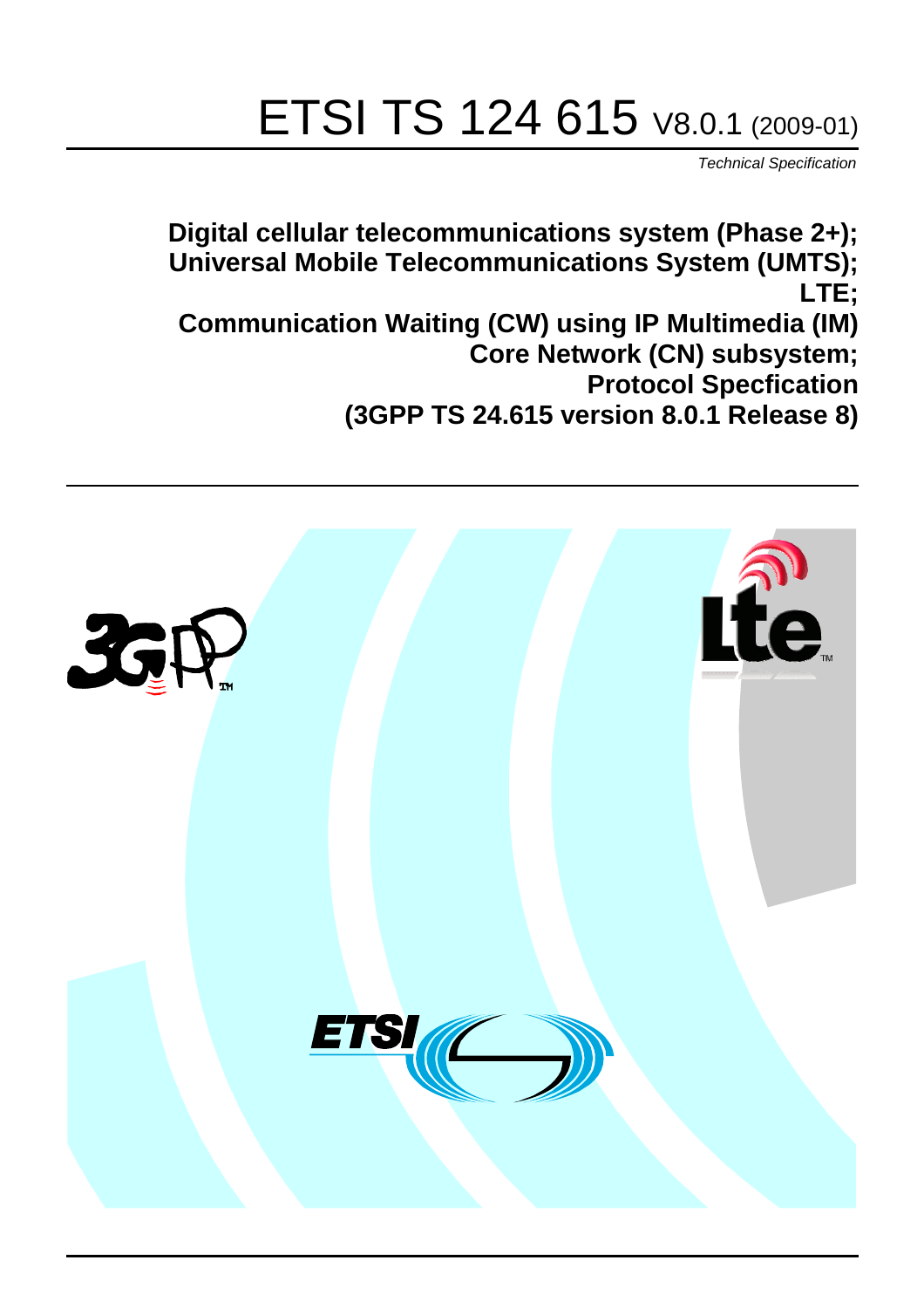Reference DTS/TSGC-0124615v801

Keywords

GSM, LTE, UMTS

#### *ETSI*

#### 650 Route des Lucioles F-06921 Sophia Antipolis Cedex - FRANCE

Tel.: +33 4 92 94 42 00 Fax: +33 4 93 65 47 16

Siret N° 348 623 562 00017 - NAF 742 C Association à but non lucratif enregistrée à la Sous-Préfecture de Grasse (06) N° 7803/88

#### *Important notice*

Individual copies of the present document can be downloaded from: [http://www.etsi.org](http://www.etsi.org/)

The present document may be made available in more than one electronic version or in print. In any case of existing or perceived difference in contents between such versions, the reference version is the Portable Document Format (PDF). In case of dispute, the reference shall be the printing on ETSI printers of the PDF version kept on a specific network drive within ETSI Secretariat.

Users of the present document should be aware that the document may be subject to revision or change of status. Information on the current status of this and other ETSI documents is available at <http://portal.etsi.org/tb/status/status.asp>

If you find errors in the present document, please send your comment to one of the following services: [http://portal.etsi.org/chaircor/ETSI\\_support.asp](http://portal.etsi.org/chaircor/ETSI_support.asp)

#### *Copyright Notification*

No part may be reproduced except as authorized by written permission. The copyright and the foregoing restriction extend to reproduction in all media.

> © European Telecommunications Standards Institute 2009. All rights reserved.

**DECT**TM, **PLUGTESTS**TM, **UMTS**TM, **TIPHON**TM, the TIPHON logo and the ETSI logo are Trade Marks of ETSI registered for the benefit of its Members.

**3GPP**TM is a Trade Mark of ETSI registered for the benefit of its Members and of the 3GPP Organizational Partners. **LTE**™ is a Trade Mark of ETSI currently being registered

for the benefit of its Members and of the 3GPP Organizational Partners.

**GSM**® and the GSM logo are Trade Marks registered and owned by the GSM Association.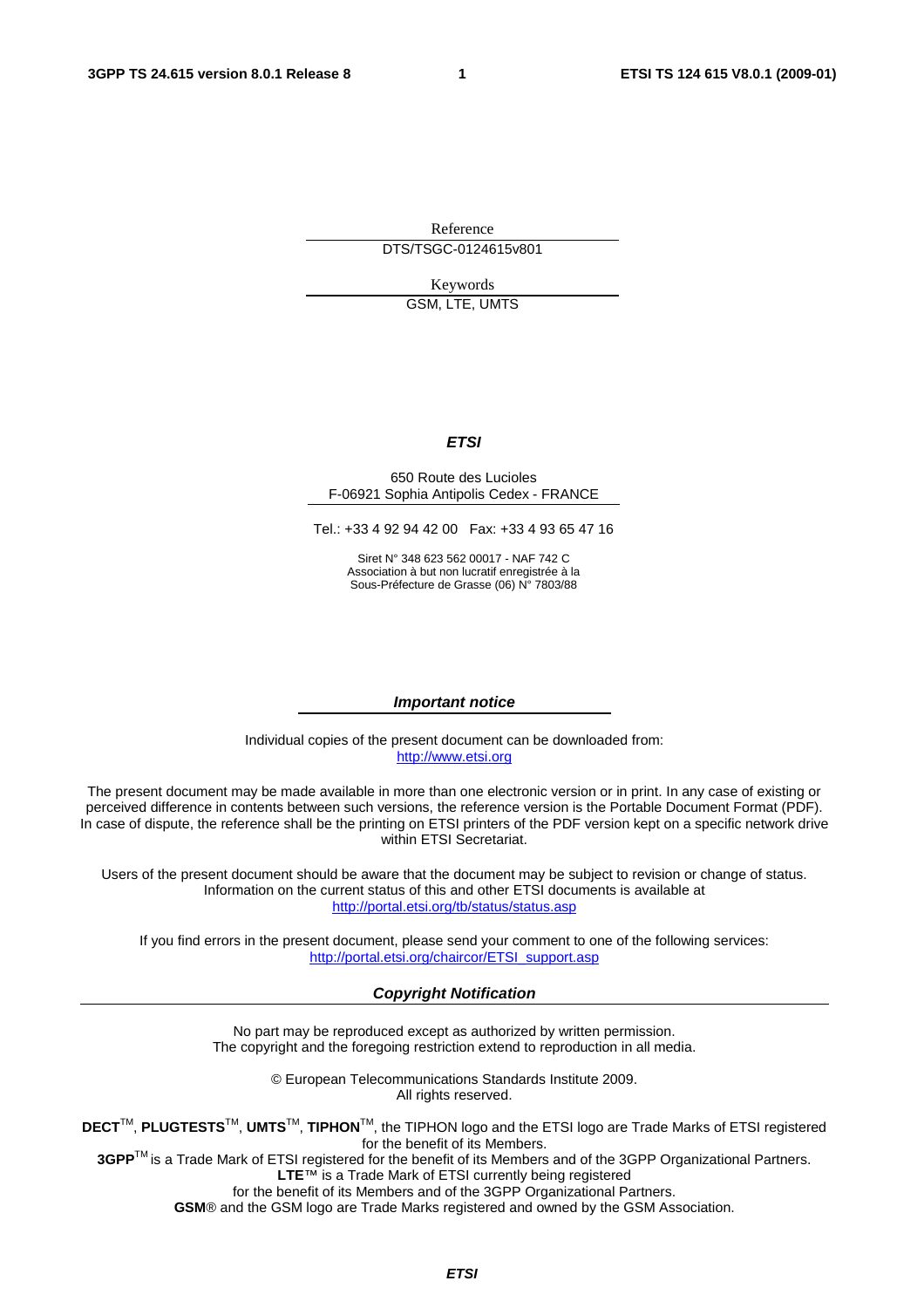# Intellectual Property Rights

IPRs essential or potentially essential to the present document may have been declared to ETSI. The information pertaining to these essential IPRs, if any, is publicly available for **ETSI members and non-members**, and can be found in ETSI SR 000 314: *"Intellectual Property Rights (IPRs); Essential, or potentially Essential, IPRs notified to ETSI in respect of ETSI standards"*, which is available from the ETSI Secretariat. Latest updates are available on the ETSI Web server (<http://webapp.etsi.org/IPR/home.asp>).

Pursuant to the ETSI IPR Policy, no investigation, including IPR searches, has been carried out by ETSI. No guarantee can be given as to the existence of other IPRs not referenced in ETSI SR 000 314 (or the updates on the ETSI Web server) which are, or may be, or may become, essential to the present document.

# Foreword

This Technical Specification (TS) has been produced by ETSI 3rd Generation Partnership Project (3GPP).

The present document may refer to technical specifications or reports using their 3GPP identities, UMTS identities or GSM identities. These should be interpreted as being references to the corresponding ETSI deliverables.

The cross reference between GSM, UMTS, 3GPP and ETSI identities can be found under <http://webapp.etsi.org/key/queryform.asp>.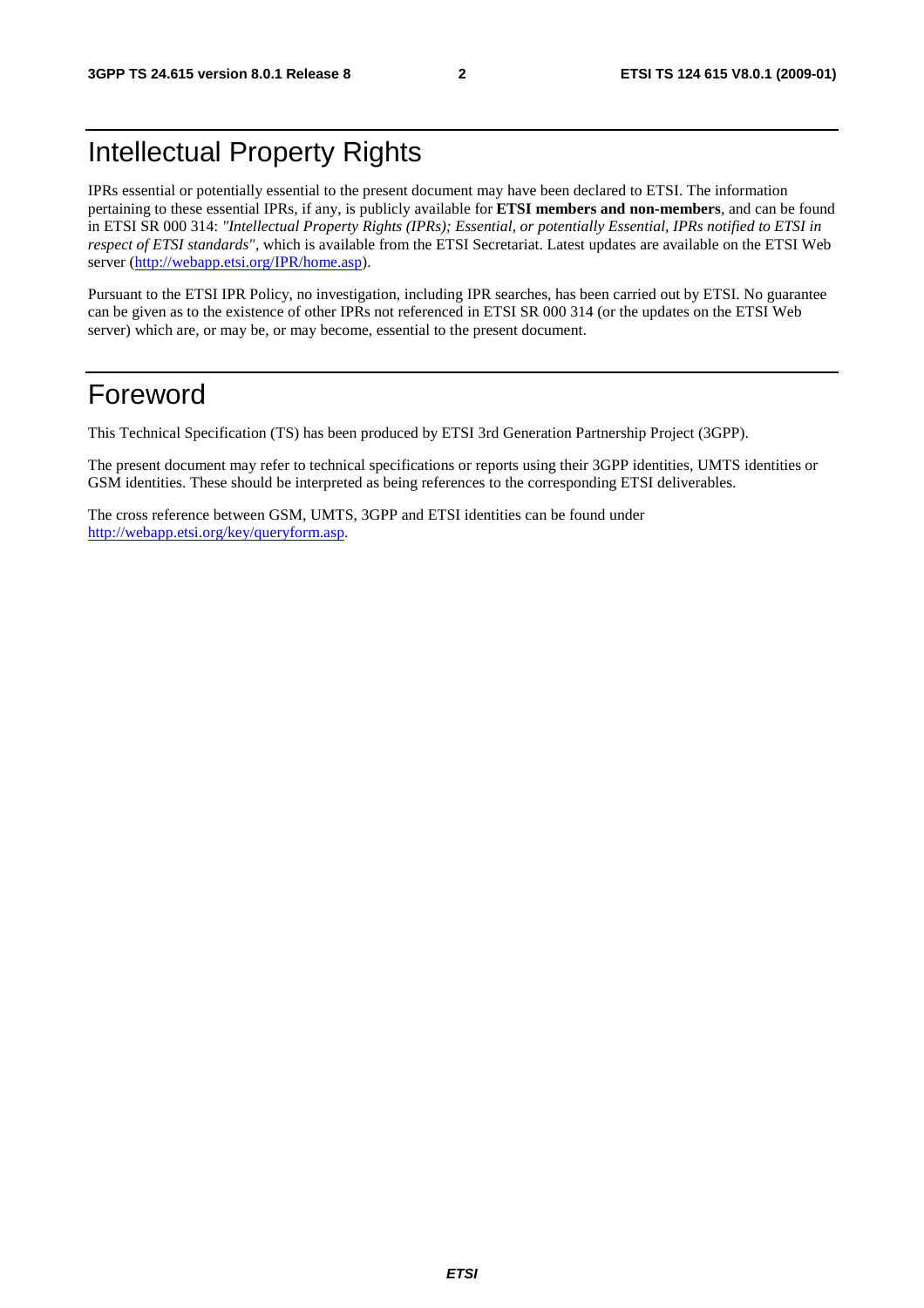$\mathbf{3}$ 

# Contents

| 1         |                                                                                        |  |  |  |  |
|-----------|----------------------------------------------------------------------------------------|--|--|--|--|
| 2         |                                                                                        |  |  |  |  |
| 3         |                                                                                        |  |  |  |  |
| 3.1       |                                                                                        |  |  |  |  |
| 3.2       |                                                                                        |  |  |  |  |
| 4         |                                                                                        |  |  |  |  |
| 4.1       |                                                                                        |  |  |  |  |
| 4.2       |                                                                                        |  |  |  |  |
| 4.2.1     |                                                                                        |  |  |  |  |
| 4.3       |                                                                                        |  |  |  |  |
| 4.3.1     |                                                                                        |  |  |  |  |
| 4.4       |                                                                                        |  |  |  |  |
| 4.4.1     |                                                                                        |  |  |  |  |
| 4.4.2     |                                                                                        |  |  |  |  |
| 4.5       |                                                                                        |  |  |  |  |
| 4.5.1     |                                                                                        |  |  |  |  |
| 4.5.2     |                                                                                        |  |  |  |  |
| 4.5.3     |                                                                                        |  |  |  |  |
| 4.5.4     |                                                                                        |  |  |  |  |
| 4.5.5     |                                                                                        |  |  |  |  |
| 4.5.5.1   |                                                                                        |  |  |  |  |
| 4.5.5.2   |                                                                                        |  |  |  |  |
| 4.5.5.3   |                                                                                        |  |  |  |  |
| 4.5.5.3.1 |                                                                                        |  |  |  |  |
| 4.5.5.3.2 |                                                                                        |  |  |  |  |
| 4.5.5.3.3 |                                                                                        |  |  |  |  |
| 4.5.5.3.4 |                                                                                        |  |  |  |  |
| 4.6       |                                                                                        |  |  |  |  |
| 4.6.1     |                                                                                        |  |  |  |  |
| 4.6.2     |                                                                                        |  |  |  |  |
| 4.6.3     |                                                                                        |  |  |  |  |
| 4.6.4     |                                                                                        |  |  |  |  |
| 4.6.5     |                                                                                        |  |  |  |  |
| 4.6.6     |                                                                                        |  |  |  |  |
| 4.6.7     |                                                                                        |  |  |  |  |
| 4.6.8     |                                                                                        |  |  |  |  |
| 4.6.8.1   |                                                                                        |  |  |  |  |
| 4.6.8.2   |                                                                                        |  |  |  |  |
| 4.6.8.3   |                                                                                        |  |  |  |  |
| 4.6.8.4   |                                                                                        |  |  |  |  |
| 4.6.8.5   |                                                                                        |  |  |  |  |
| 4.6.9     |                                                                                        |  |  |  |  |
| 4.6.10    | Completion of calls to busy subscriber (CCBS) Completion of Communications by No Reply |  |  |  |  |
| 4.6.11    |                                                                                        |  |  |  |  |
| 4.6.12    | Anonymous Communication Rejection and Communication Barring (ACR/CB) 14                |  |  |  |  |
| 4.6.13    |                                                                                        |  |  |  |  |
| 4.6.14    |                                                                                        |  |  |  |  |
| 4.6.15    |                                                                                        |  |  |  |  |
| 4.6.16    |                                                                                        |  |  |  |  |
|           |                                                                                        |  |  |  |  |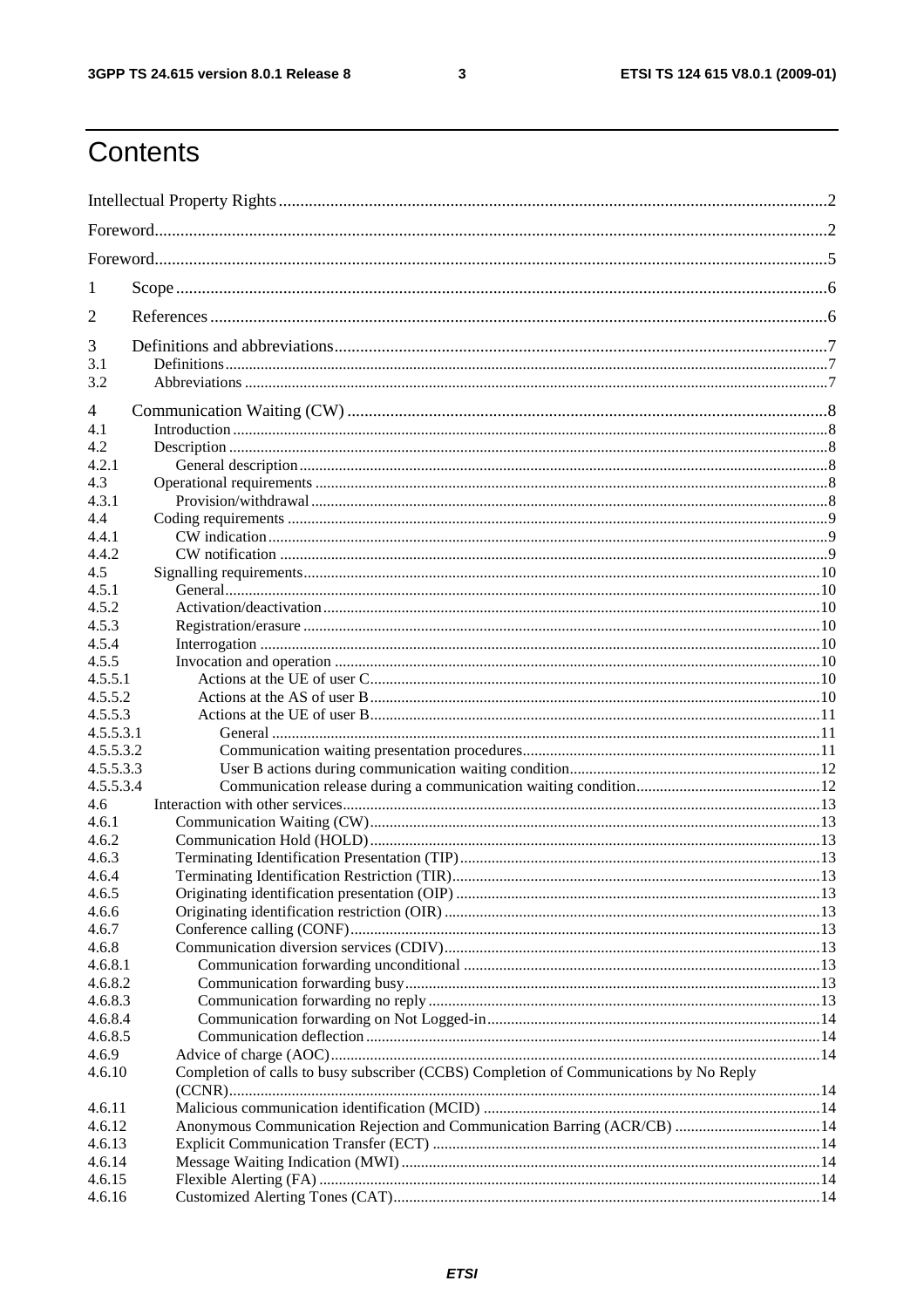$\overline{\mathbf{4}}$ 

| 4.7   |                               |  |
|-------|-------------------------------|--|
| 4.8   |                               |  |
| 4.8.1 |                               |  |
| 4.8.2 |                               |  |
| 4.8.3 |                               |  |
|       | Annex A (informative):        |  |
|       |                               |  |
|       |                               |  |
| A.2.1 |                               |  |
| A.2.2 |                               |  |
|       | <b>Annex B</b> (informative): |  |
|       | <b>Annex C</b> (informative): |  |
|       |                               |  |
|       |                               |  |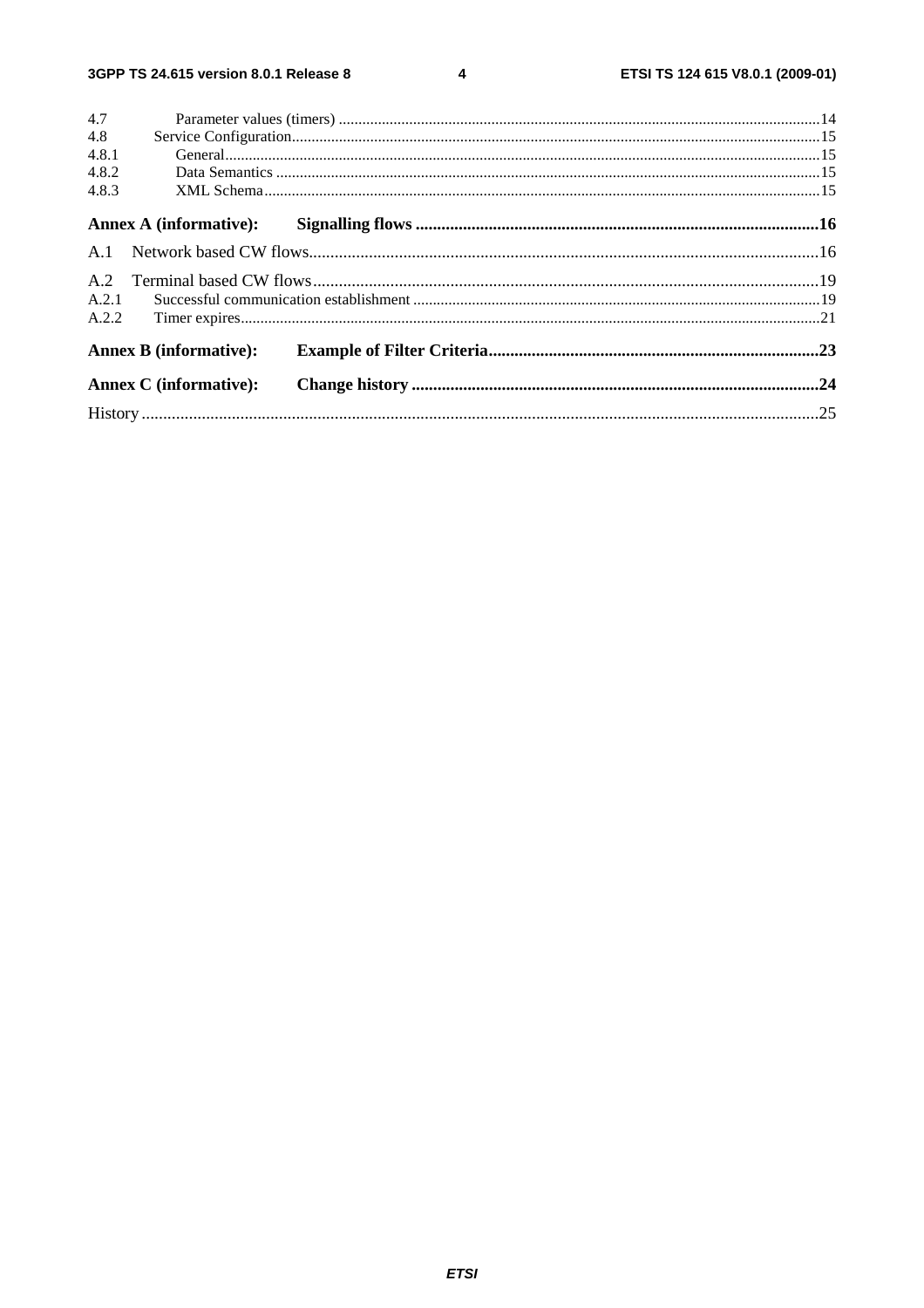# Foreword

This Technical Specification (TS) has been produced by ETSI 3rd Generation Partnership Project (3GPP).

The present document may refer to technical specifications or reports using their 3GPP identities, UMTS identities or GSM identities. These should be interpreted as being references to the corresponding ETSI deliverables.

The cross reference between GSM, UMTS, 3GPP and ETSI identities can be found under <http://webapp.etsi.org/key/queryform.asp>.

The contents of the present document are subject to continuing work within the TSG and may change following formal TSG approval. Should the TSG modify the contents of the present document, it will be re-released by the TSG with an identifying change of release date and an increase in version number as follows:

Version x.y.z

where:

- x the first digit:
	- 1 presented to TSG for information;
	- 2 presented to TSG for approval;
	- 3 or greater indicates TSG approved document under change control.
- y the second digit is incremented for all changes of substance, i.e. technical enhancements, corrections, updates, etc.
- z the third digit is incremented when editorial only changes have been incorporated in the document.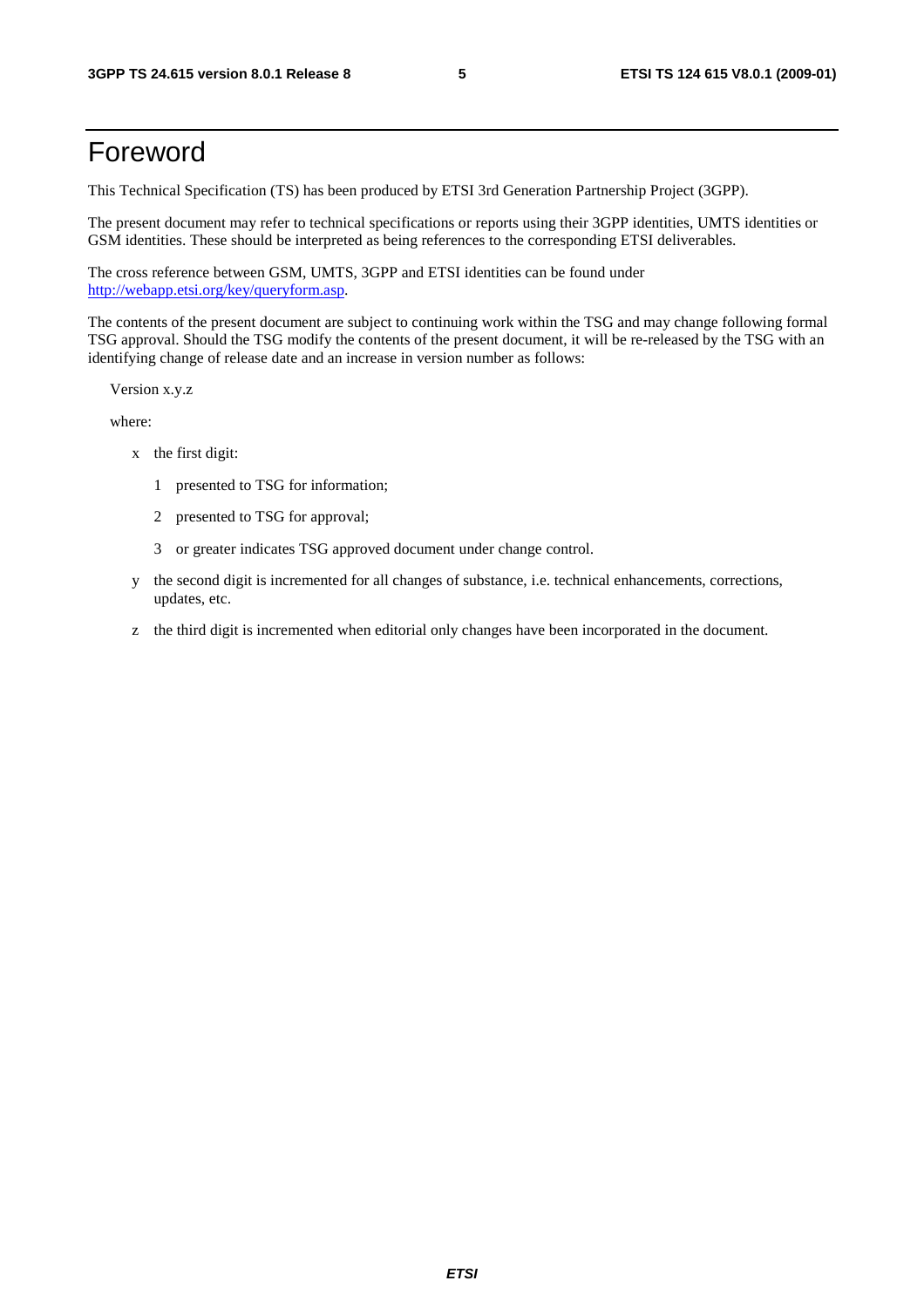# 1 Scope

The present document specifies the stage 3, Protocol Description of the Communication Waiting (CW) service, based on stage 1 and stage 2 of the ISDN call waiting supplementary services. It provides the protocol details in the IP Multimedia (IM) Core Network (CN) subsystem based on the Session Initiation Protocol (SIP) and the Session Description Protocol (SDP).

The **Communication Waiting (CW)** service enables a user to be informed, that very limited resources are available for an incoming communication. The user then has the choice of accepting, rejecting or ignoring the waiting call (as per basic call procedures).

The present document is applicable to User Equipment (UE) and Application Servers (AS) which are intended to support the CW supplementary service.

# 2 References

The following documents contain provisions which, through reference in this text, constitute provisions of the present document.

- References are either specific (identified by date of publication, edition number, version number, etc.) or non-specific.
- For a specific reference, subsequent revisions do not apply.
- For a non-specific reference, the latest version applies. In the case of a reference to a 3GPP document (including a GSM document), a non-specific reference implicitly refers to the latest version of that document *in the same Release as the present document*.
- [1] 3GPP TS 22.173: "IP Multimedia Core Network Subsystem (IMS) Multimedia Telephony Service and supplementary services; Stage 1".
- [2] 3GPP TS 24.229: "Internet Protocol (IP) multimedia call control protocol based on Session Initiation Protocol (SIP) and Session Description Protocol (SDP); Stage 3".
- [3] ETSI TS 180 012 "TISPAN NGN-release independent NGN requirements".
- [4] 3GPP TS 24.628: " Common Basic Communication procedures using IP Multimedia (IM) Core Network (CN) subsystem; Protocol specification".
- [5] 3GPP TS 24.610: "Communication HOLD (HOLD) using IP Multimedia (IM) Core Network (CN) subsystem; Protocol specification".
- [6] 3GPP TS 22.228: "Service requirements for the Internet Protocol (IP) multimedia core network subsystem (IMS); Stage 1".
- [7] 3GPP TS 24.623: "Extensible Markup Language (XML) Configuration Access Protocol (XCAP) over the Ut interface for Manipulating Supplementary Services".
- [8] draft-alexeitsev-bliss-alert-info-urns: "Alert-Info header URNs for Session Initiation Protocol (SIP)".

Editor's note: The above document cannot be formally referenced until it is published as an RFC.

[9] draft-ietf-sip-body-handling: "Message Body Handling in the Session Initiation Protocol (SIP)".

Editor's note: The above document cannot be formally referenced until it is published as an RFC.

- [10] 3GPP TS 24.238: "Session Initiation Protocol (SIP) based user configuration".
- [11] draft-jesske-sipping-etsi-ngn-reason-03 (February: 2008): "Use of the Reason header field in Session Initiation Protocol (SIP) responses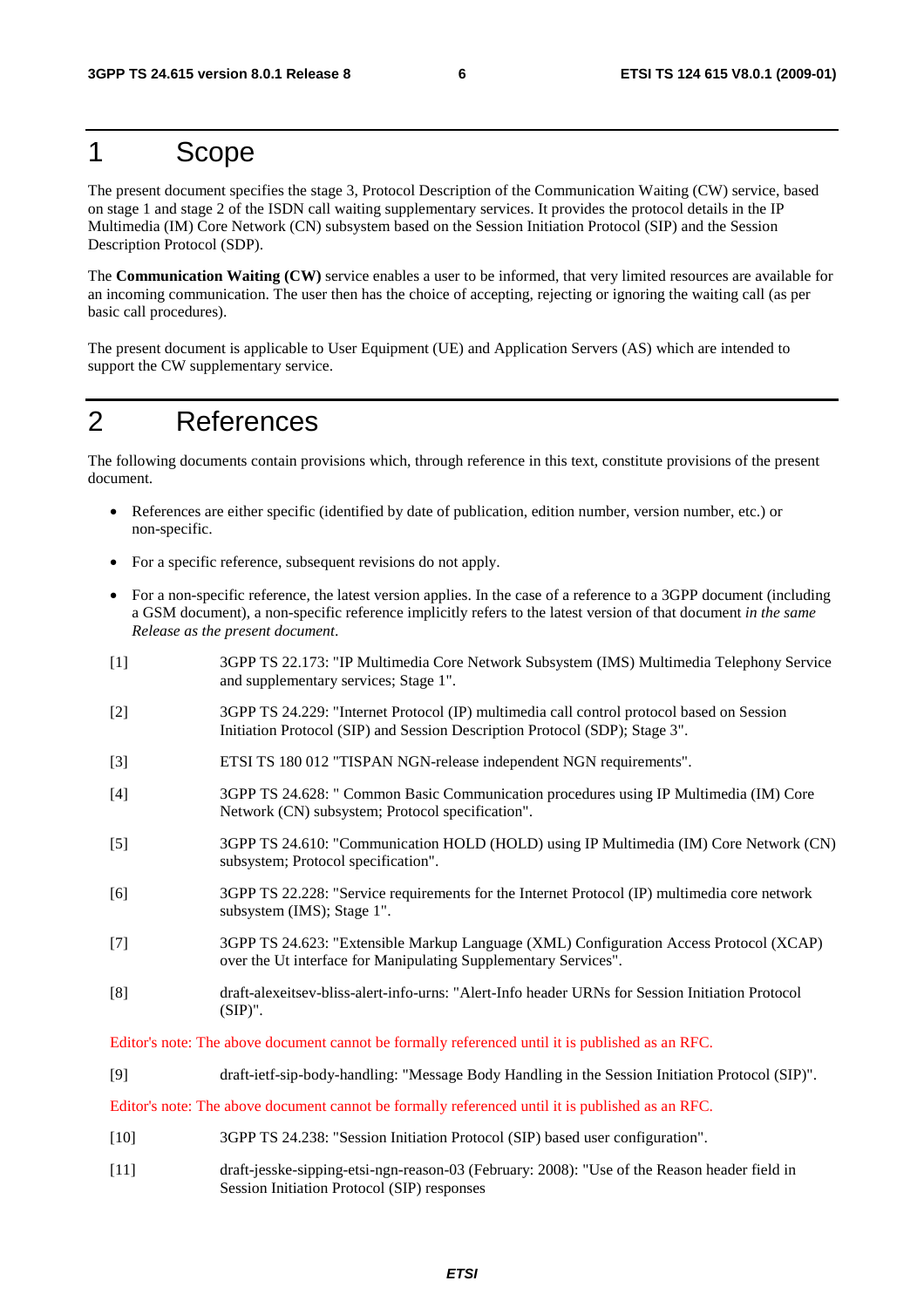Editor's note: The above document cannot be formally referenced until it is published as an RFC.

[12] RFC 3326 (December 2002): "The Reason Header Field for the Session Initiation Protocol (SIP)".

# 3 Definitions and abbreviations

### 3.1 Definitions

For definitions used in this document see:

- 3GPP TS 22.173 [1]; and
- ETSI TS 180 012 [3]

**User B:** User B is the user who reacts to the call waiting at subscriber B.

**User C:** User C is the user who has originated a call to subscriber B which causes the CW supplementary service to be invoked.

**User A:**.User A is a user (several such users may exist) who is engaged in a call with User B (this call can be in any state).

**Network determined user busy:**.See 3GPP TS 22.173 [1].

#### **Approaching Network determined user busy:**.See 3GPP TS 22.173 [1].

**User determined user busy:**.See 3GPP TS 22.228 [6].

### 3.2 Abbreviations

For the purposes of the present document, the following abbreviations apply:

| AoC         | Advice of Charge                                        |
|-------------|---------------------------------------------------------|
| <b>CCBS</b> | Completion of Communication sessions to Busy Subscriber |
| <b>CD</b>   | <b>Communication Deflection</b>                         |
| <b>CDIV</b> | <b>Communication Diversion</b>                          |
| <b>CFB</b>  | <b>Communication Forwarding Busy</b>                    |
| <b>CFNL</b> | Communication Forwarding on No Logged-in                |
| <b>CFNR</b> | <b>Communication Forwarding No Reply</b>                |
| <b>CFU</b>  | <b>Communication Forwarding Unconditional</b>           |
| OIP         | Originating Identification Presentation                 |
| <b>OIR</b>  | Originating Identification Restriction                  |
| TIP         | <b>Terminating Identification Presentation</b>          |
| TIR         | <b>Terminating Identification Restriction</b>           |
| ${\bf CW}$  | <b>Communication session Waiting</b>                    |
| <b>HOLD</b> | Communication session Hold                              |
| <b>IFC</b>  | Initial Filter Criteria                                 |
| <b>IMS</b>  | IP Multimedia Subsystem                                 |
| $_{\rm IP}$ | Internet Protocol                                       |
| <b>ISDN</b> | <b>Integrated Service Data Network</b>                  |
| <b>MCID</b> | <b>Malicious Communication Identification</b>           |
| <b>NGN</b>  | <b>Next Generation Network</b>                          |
| <b>NDUB</b> | <b>Network Determined User Busy</b>                     |
| <b>PSTN</b> | Public Switched Telephone Network                       |
| SIP.        | <b>Session Initiation Protocol</b>                      |
| <b>UDUB</b> | User Determined User Busy                               |
| UE          | User Equipment                                          |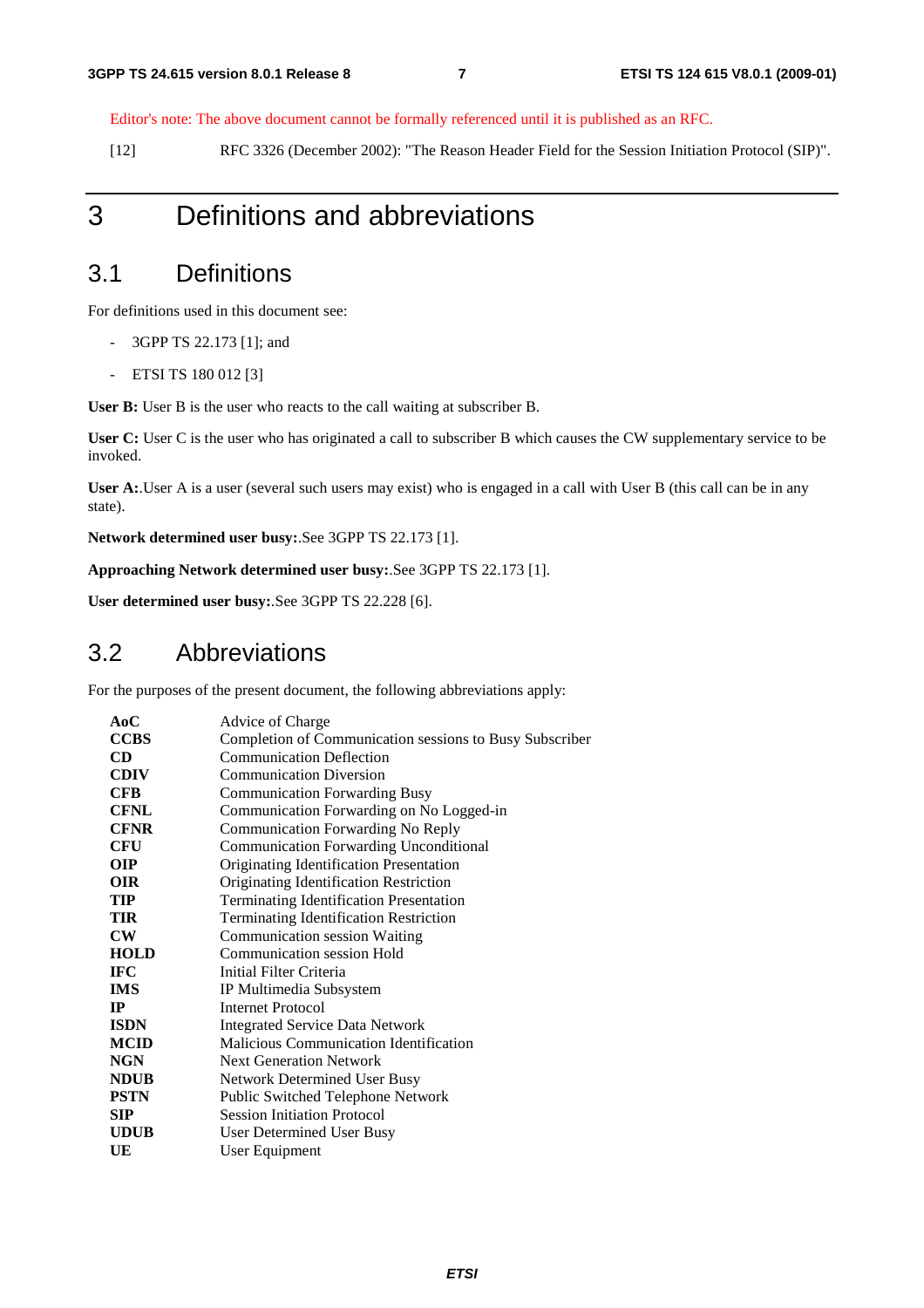# 4 Communication Waiting (CW)

### 4.1 Introduction

The Communication Waiting (CW) service enables a UE to be informed that no resources are available for an incoming communication. The user then has the choice of accepting, rejecting or ignoring the incoming communication (as per basic call procedures).

### 4.2 Description

#### 4.2.1 General description

Two cases can occur depending on the network's ability to validate the status of the destination user upon receipt of an incoming call (i.e. "approaching NDUB" condition):

- If sufficient information on the user is available at the time a communication is to be delivered to the user, the network validates the status of this user. If the status of the user is "approaching NDUB", the network presents the communication waiting call to the destination user;
- Otherwise, the network may be informed of the communication waiting situation upon receipt from the destination user of a communication waiting indication.

When a communication arrives at the destination user, the UE validates the status of the user. If the user is already involved in one or more communications, the terminal notifies the served user of a communication waiting situation.

The user then has different possibilities to react, for example if it may decide to free some resources and accept the incoming communication.

### 4.3 Operational requirements

#### 4.3.1 Provision/withdrawal

The Communication Waiting service shall be provided after prior arrangement with the service provider.

If the network supports the approaching Network Determined User Busy (approaching NDUB) condition, the CW service can as a network option be offered to the corresponding users with a subscription option. This subscription option is part of the CW profile of the served user. The subscription option is shown in the table 4.3.1.1.

#### **Table 4.3.1.1: Subscription options for CW ( approaching NDUB only)**

| <b>Subscription options</b>                                                                | Value                                                                               |  |  |
|--------------------------------------------------------------------------------------------|-------------------------------------------------------------------------------------|--|--|
| Served user subscribes to 'calling user<br>receives notification that his call is waiting" | No (default)                                                                        |  |  |
|                                                                                            | Yes (NOTE)                                                                          |  |  |
| <b>NOTE:</b>                                                                               | The notification can take the form of a announcement played to user C, or an out-of |  |  |
| band notification or both. This is up to the network operator to decide.                   |                                                                                     |  |  |

Timer  $T_{AS-CW}$  is a service provider option. This optional timer specifies the period the network will wait for a response (answer), from user B, to the offered call from user C. The value of this timer is between 0.5 and 2 minutes.

NOTE: When used, the value of  $T_{AS-CW}$  is set by the service provider as a default value subject to change only by the service provider.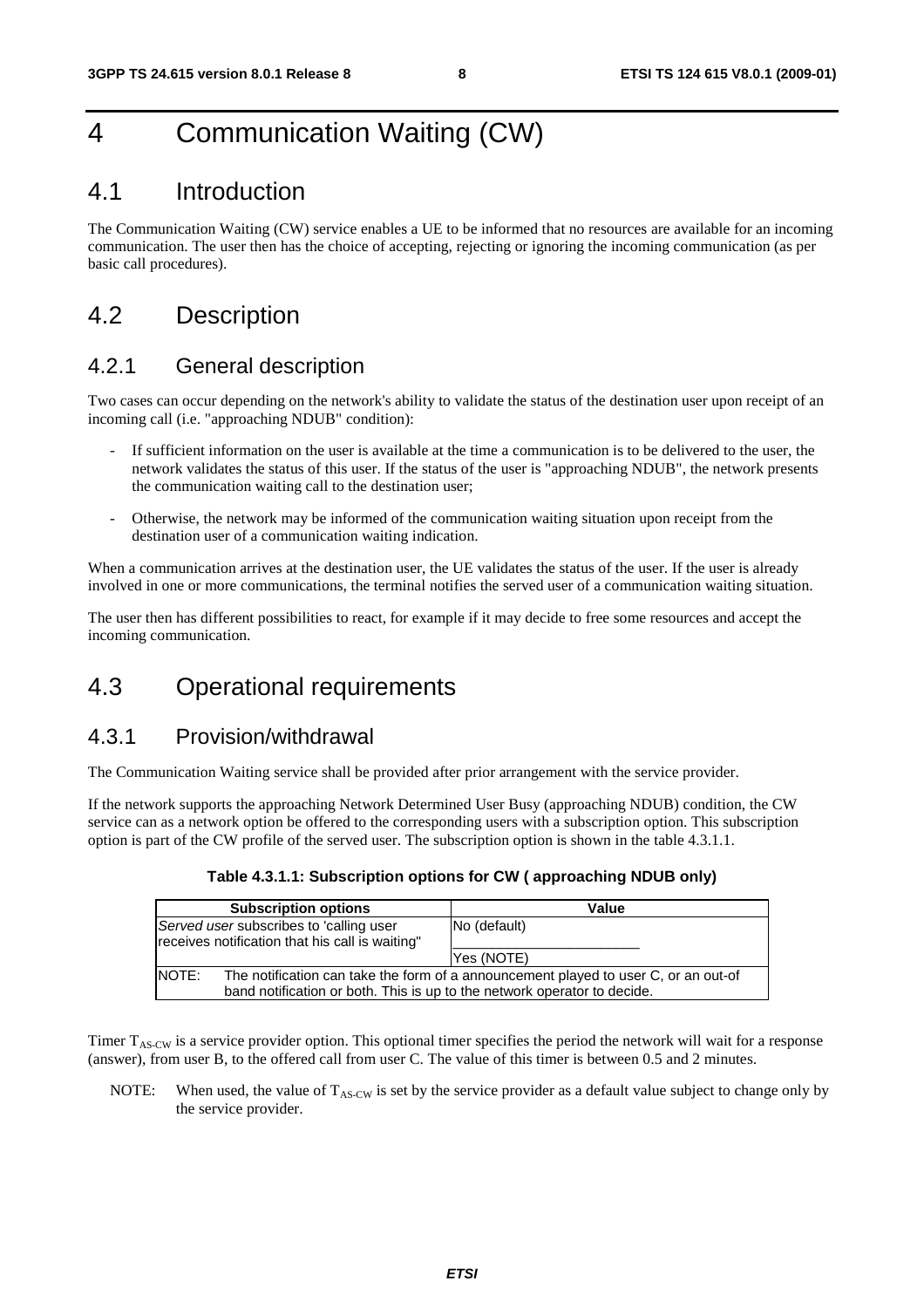### 4.4 Coding requirements

#### 4.4.1 CW indication

The XML Schema for the IM CN subsystem XML body, version 1, is defined in table 4.4.1.1.

Editor"s note: it is FFS if the "version" XML attribute in the "schema" XML element needs to be changed.

#### **Table 4.4.1.1: IM CN subsystem XML body, XML Schema, version 1**

```
<?xml version="1.0" encoding="UTF-8"?> 
<xs:schema xmlns:xs="http://www.w3.org/2001/XMLSchema" elementFormDefault="qualified" 
            attributeFormDefault="unqualified" version="1"> 
    <xs:complexType name="tIMS3GPP"> 
      <xs:sequence> 
          <xs:choice> 
             <xs:element name="alternative-service" type="tAlternativeService"/> 
             <xs:element name="service-info" type="xs:string"/> 
          </xs:choice> 
          <xs:any namespace="##any" processContents="lax" minOccurs="0" maxOccurs="unbounded"/> 
       </xs:sequence> 
       <xs:attribute name="version" type="xs:decimal" use="required"/> 
       <xs:anyAttribute/> 
    </xs:complexType> 
    <xs:complexType name="tAlternativeService"> 
       <xs:sequence> 
          <xs:element name="type" type="tType"/> 
 <xs:element name="reason" type="xs:string"/> 
 <xs:element name="action" type="tAction" minOccurs="0"/> 
          <xs:any namespace="##any" processContents="lax" minOccurs="0" maxOccurs="unbounded"/> 
       </xs:sequence> 
       <xs:anyAttribute/> 
    </xs:complexType> 
    <xs:complexType name="tType"> 
       <xs:sequence> 
          <xs:element name="emergency" minOccurs="0" maxOccurs="1"> 
             <xs:complexType/> 
          </xs:element> 
          <xs:any namespace="##any" processContents="lax" minOccurs="0" maxOccurs="unbounded"/> 
       </xs:sequence> 
       <xs:anyAttribute/> 
    </xs:complexType> 
    <xs:complexType name="tAction"> 
       <xs:sequence> 
          <xs:element name="emergency-registration" minOccurs="0" maxOccurs="1"> 
             <xs:complexType/> 
          </xs:element> 
          <xs:element name="call-waiting-indication" minOccurs="0" maxOccurs="1"> 
             <xs:complexType/> 
          </xs:element> 
          <xs:any namespace="##any" processContents="lax" minOccurs="0" maxOccurs="unbounded"/> 
       </xs:sequence> 
       <xs:anyAttribute/> 
    </xs:complexType> 
    <xs:element name="ims-3gpp" type="tIMS3GPP"/> 
</xs:schema>
```
The elements of the IMS Document Type Definition as defined in table 4.4.1.1 apply and are described in 3GPP TS 24.229 [2], except for the enhanced <action> element:

The <action> element contains the values "emergency-registration" and "call-waiting-indication" in the present document.

#### 4.4.2 CW notification

The urn namespace "alert" with the sub-label "service" and its initial value "call-waiting" and it's usage within the Alert-Info header field is described in draft-alexeitsev-bliss-alert-info-urns [8].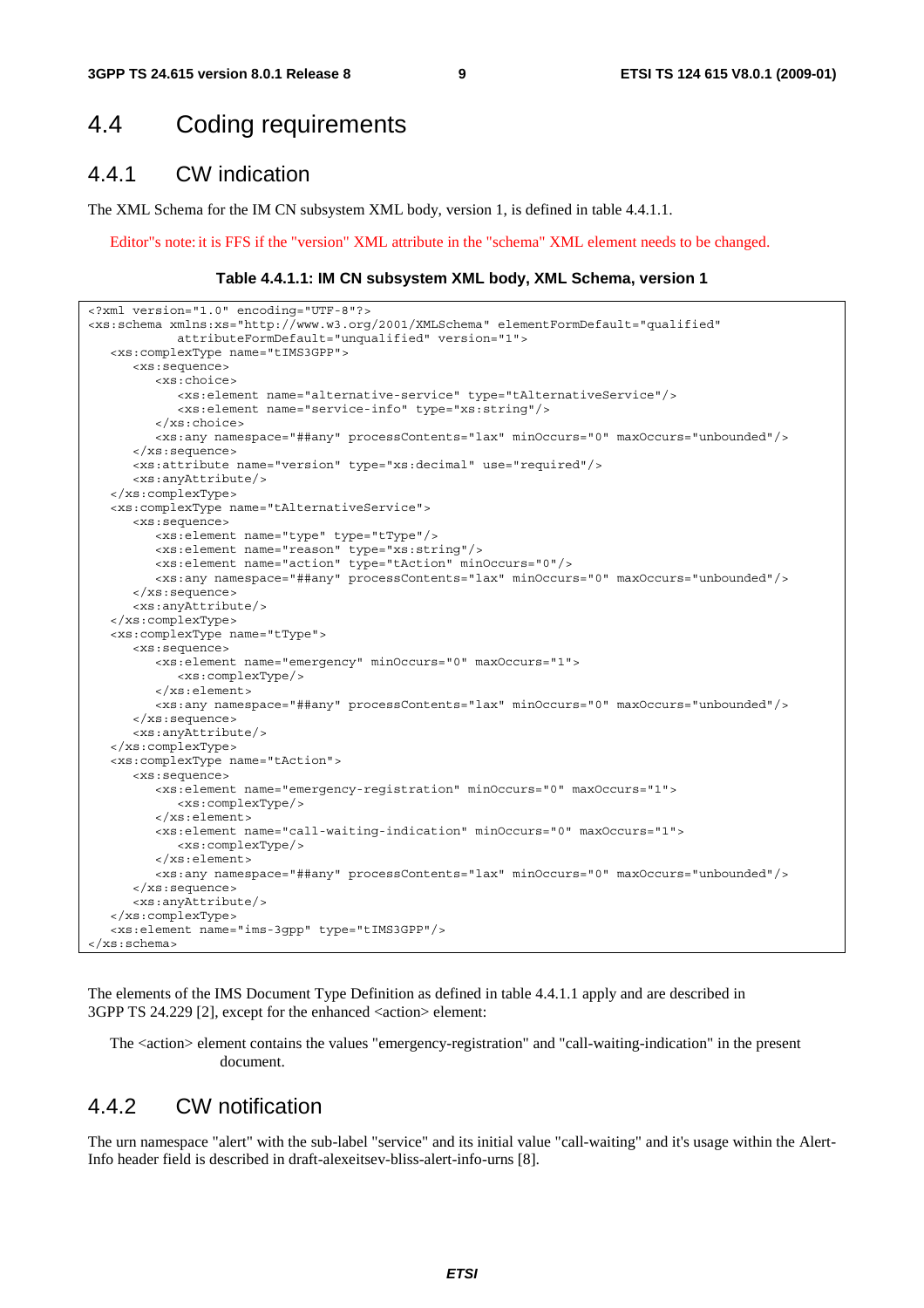# 4.5 Signalling requirements

#### 4.5.1 General

Configuration of supplementary services by the user should:

- take place over the Ut interface using XCAP as enabling protocol as described in 3GPP TS 24.623 [7]; or
- use SIP based user configuration as described in 3GPP TS 24.238 [10].
- NOTE: Other possibilities for user configuration, such as web-based provisioning or pre-provisioning by the operator are outside the scope of the present document, but are not precluded.

The enhancements to the XML schema for use over the Ut interface is described in subclause 4.8.

#### 4.5.2 Activation/deactivation

The service CW is individually activated at provisioning or at the subscriber"s request.

The service CW is individually deactivated at withdrawal or at the subscriber"s request.

#### 4.5.3 Registration/erasure

The CW service requires no registration. Erasure is not applicable.

#### 4.5.4 Interrogation

Interrogation of CW is not applicable.

#### 4.5.5 Invocation and operation

#### 4.5.5.1 Actions at the UE of user C

The procedures described for the originating UE in 3GPP TS 24.229 [2] shall apply with the clarifications below.

Upon receipt of a 180 (Ringing) response with a Alert-Info header field set to "urn:alert:service:call-waiting" according to draft-alexeitsev-bliss-alert-info-urns [8], the UE may indicate that the outgoing communication is being treated as a waiting communication.

#### 4.5.5.2 Actions at the AS of user B

The AS shall operate as a SIP proxy as specified in subclause 5.7.4 of 3GPP TS 24.229 [2] or operate as a routing B2BUA as specified in subclause 5.7.5 of 3GPP TS 24.229 [2] for the incoming INVITE request and all future requests and responses in the same dialog.

- NOTE 1: For the case when CW, according the requirements in this document, is the only service being applied by the AS, then the AS only needs to act as a SIP proxy. If additional services are applied, then the AS might need to act as a routeing B2BUA.
- NOTE 2: The procedures for NDUB are out of scope of this specification. Information for the handling of NDUB can be found in 3GPP TS 22.173 [1] Annex Da and 3GPP TS 24.628 [4] Annex B.2.

The AS determines that a CW condition has occurred when one of the following conditions are met:

- receipt of an INVITE request that fulfils the approaching NDUB condition for user B; or
- the AS receives a 180 (Ringing) response with a Alert-Info header field set to "urn:alert:service:call-waiting" according to draft-alexeitsev-bliss-alert-info-urns [8].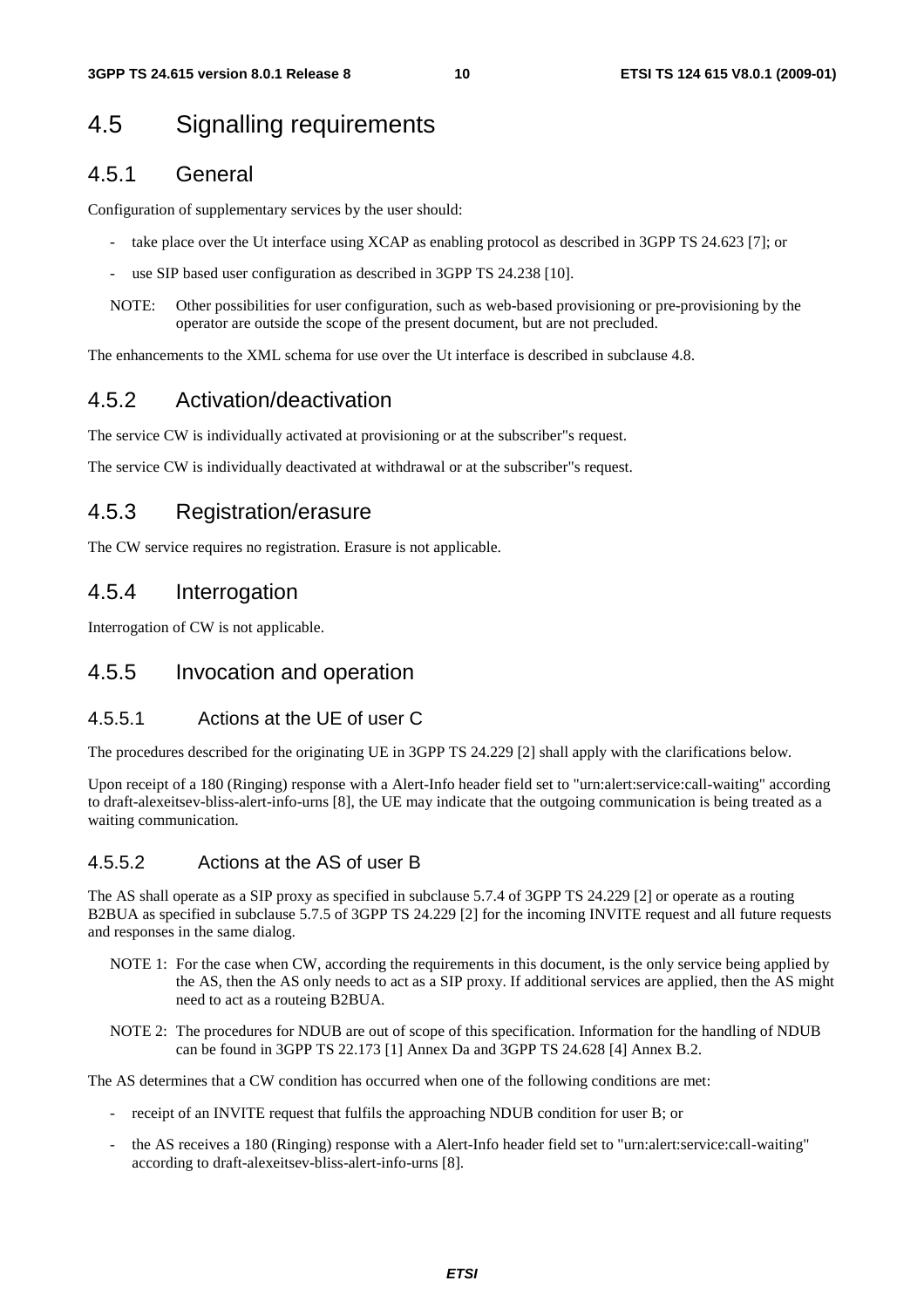If the CW condition was determined by the AS based on validation of the "approaching NDUB" condition, the AS shall:

- insert a MIME body according to subclause 4.4.1 in the INVITE request, with the "call-waiting-indication" element contained in a "action" element, with that "action" element in turn contained in a "alternative-service" element, with that "alternative-service" element in turn contained in the "ims-3gpp" root element; and
- set the Content-Type header field to "application/3gpp-ims+xml" and sets its "sv" or "schemaversion" parameter to include "1"; and
- set the Content-Disposition header field to "3gpp-alternative-service".

The INVITE request shall then be forwarded to user B. After receipt of a 180 (Ringing) response from user B the AS may provide an announcement to the calling user in accordance with 3GPP TS 24.628 [4]. After the receipt of a 415 (Unsupported Media Type) response, the AS shall reject the call by sending a 486 (Busy Here) response to user C.

If the CW condition was determined by the AS based on the receipt of a 180 (Ringing) response with a Alert-Info header field set to "urn:alert:service:call-waiting" according to draft-alexeitsev-bliss-alert-info-urns [8], the AS may initiate the procedures for notifying the calling party by performing a combination of the following actions:

- provision of an announcement to the calling user in accordance with 3GPP TS 24.628 [4]; and
- forwarding the 180 (Ringing) response to the calling party.

As a network option, if a CW condition occurs, upon receipt of a 180 (Ringing) response, the AS shall initiate the  $T_{AS}$  $_{\text{CW}}$  timer. Upon expiry of the T<sub>AS-CW</sub> timer, the AS shall send a CANCEL request towards the user B's UE as described in 3GPP TS 24.229 [2] including a Reason header field (see RFC 3326 [12]) with the protocol set to "SIP" and the cause set to "408", and a 480 (Temporarily unavailable) response towards User C.

Editor's note: The calling user could be specifically informed that the called user has not answered the communication if a Reason header field set to cause 19 (no answer from user, user alerted) is included in the 480 (Temporarily unavailable) response, in accordance with draft-jesske-sipping-etsi-ngn-reason [11]. The requirement for a service related usage of a reason header field in responses in draft-jesske-sippingetsi-ngn-reason [11] is currently discussed at the IETF.

#### 4.5.5.3 Actions at the UE of user B

#### 4.5.5.3.1 General

Basic communication procedures according to 3GPP TS 24.229 [2] shall apply with the clarifications and additions described in the following subclauses.

#### 4.5.5.3.2 Communication waiting presentation procedures

Upon receipt of an INVITE request containing:

- a Content-Type header field set to "application/3gpp-ims+xml" and its "sv" or "schemaversion" parameter set to include "1"; and
- the Content-Disposition header field set to "3gpp-alternative-service"; and
- a MIME body according to subclause 4.4.1 with the with the "call-waiting-indication" element contained in a "action" element, with that "action" element in turn contained in a "alternative-service" element, with that "alternative-service" element in turn contained in the "ims-3gpp" root element; and
- if the maximum number of waiting calls is not reached (i.e. UDUB condition has not occured), the UE shall:
	- provide a CW indication to the user; and
	- send a 180 (Ringing) response to the INVITE request according to the provisional response procedures described in 3GPP TS 24.229 [2]; and
	- optionally start timer  $T_{UE-CW}$ ;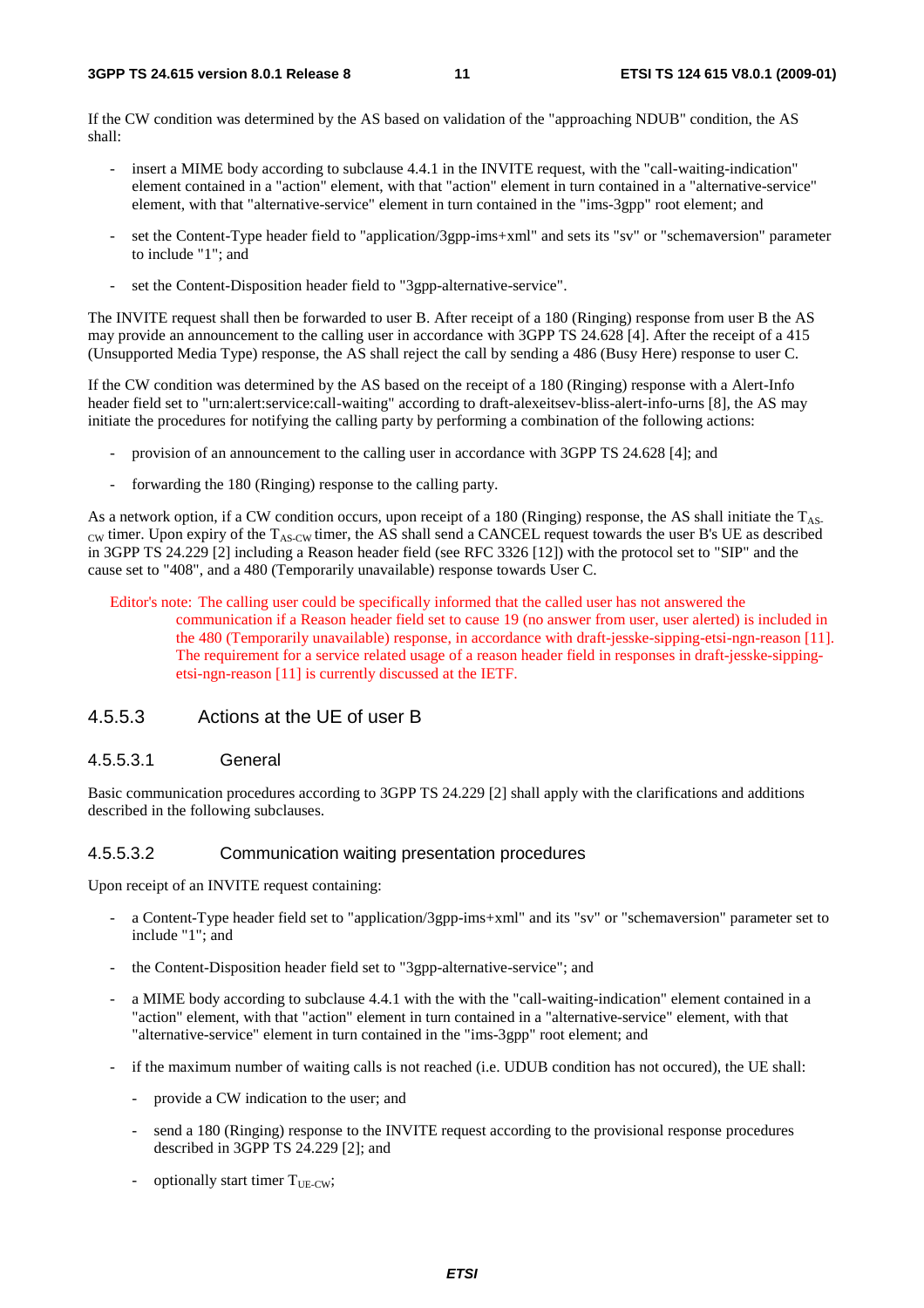- NOTE 1: The timer  $T_{UE-CW}$  is used in order to limit the duration of the CW condition at the UE. For terminals that can provide a indication to the user that a CW condition is occuring without disturbing the active communication, this timer may not be needed.
- NOTE 2: draft-ietf-sip-body-handling [9] describes conditions under which a 415 (Unsupported Media Type) response is returned.

The UE may insert an Alert-Info header field set to "urn:alert:service:call-waiting" according to draft-alexeitsev-blissalert-info-urns [8] in the 180 (Ringing) response, according to the provisional response procedures described in 3GPP TS 24.229 [2].

#### 4.5.5.3.3 User B actions during communication waiting condition

#### **Case A**

If user B accepts the waiting call and holds (per procedures in 3GPP TS 24.610 [5]) or releases (per procedures in 3GPP TS 24.229 [2]) the active call and timer  $T_{UE-CW}$  has not expired, user B's UE shall:

- stop timer  $T_{UE-CW}$  (if it has been started);
- stop providing the CW indication to User B; and
- apply the procedures for answering the waiting communication to User B as described in 3GPP TS 24.229 [2].

#### **Case B**

If  $T_{\text{UE-CW}}$  was started and expires, user B's UE shall:

- stop providing the CW indication to User B; and
- send a 480 (Temporarily Unavailable) response towards User C.
- Editor's note: The calling user could be specifically informed that the called user has not answered the communication if a Reason header field set to cause 19 (no answer from user, user alerted) is included in the 480 (Temporarily unavailable) response, in accordance with draft-jesske-sipping-etsi-ngn-reason [11]. The requirement for a service related usage of a reason header field in responses in draft-jesske-sippingetsi-ngn-reason [11] is currently discussed at the IETF.

#### 4.5.5.3.4 Communication release during a communication waiting condition

If user B's UE receives a CANCEL request or BYE request from User C during a CW condition, user B's UE shall:

- stop timer  $T_{UE-CW}$  (if necessary);
- stop providing the CW indication to User B; and
- apply the terminating UE procedures upon receipt of CANCEL or BYE as described in 3GPP TS 24.229 [2].

If user B's UE receives a CANCEL request or BYE request from User A and during a CW condition, user B's UE shall:

- stop timer  $T_{UE-CW}$  (if necessary);
- stop providing the CW indication to User B;
- apply the terminating UE procedures upon receipt of CANCEL request or BYE request as described in 3GPP TS 24.229 [2]; and
- optionally apply the procedure for accepting the waiting communication as described in 3GPP TS 24.229 [2].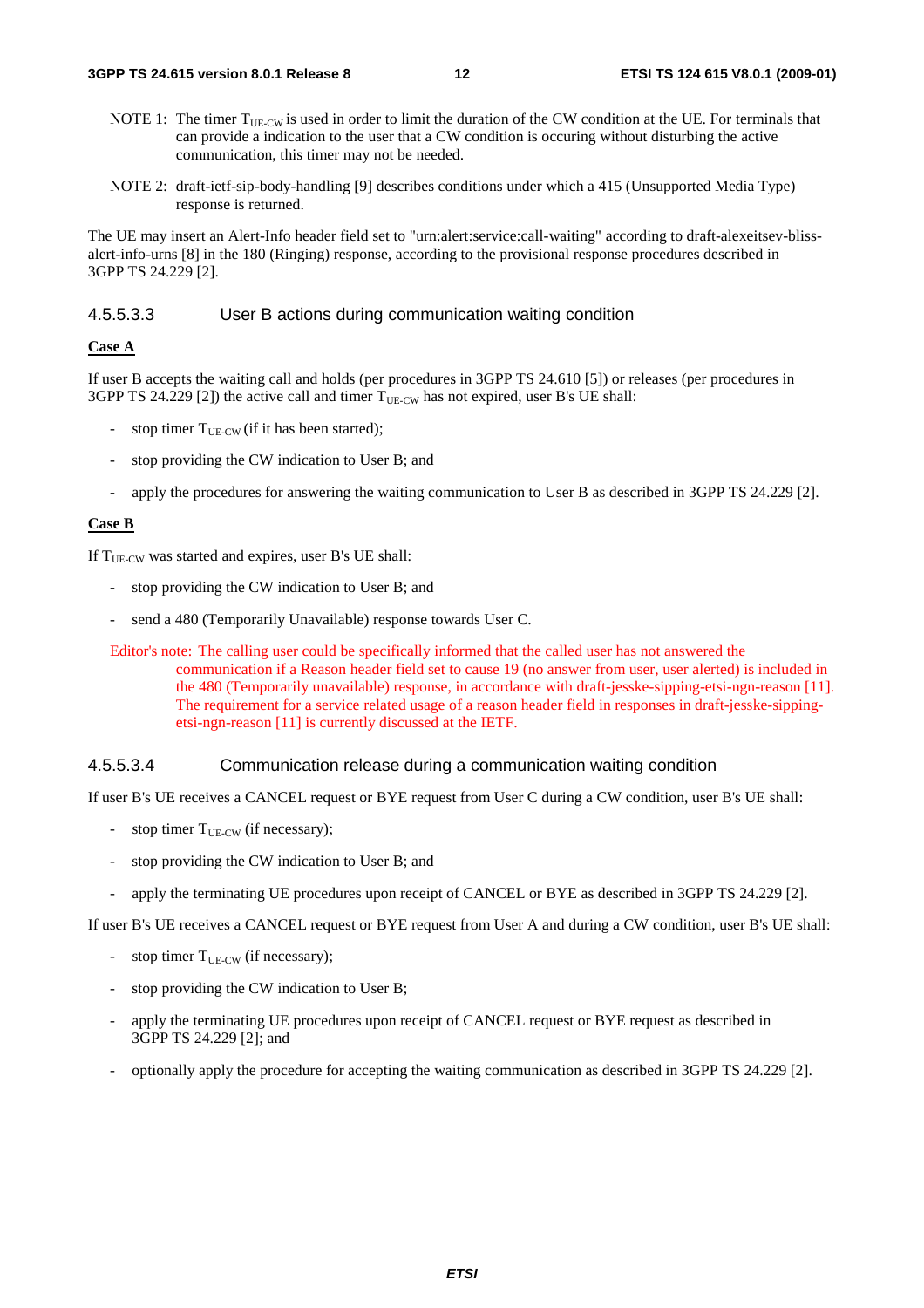### 4.6 Interaction with other services

### 4.6.1 Communication Waiting (CW)

No impact, i.e. neither service shall affect the operation of the other service.

### 4.6.2 Communication Hold (HOLD)

No impact, i.e. neither service shall affect the operation of the other service.

### 4.6.3 Terminating Identification Presentation (TIP)

No impact, i.e. neither service shall affect the operation of the other service.

### 4.6.4 Terminating Identification Restriction (TIR)

No impact, i.e. neither service shall affect the operation of the other service.

### 4.6.5 Originating identification presentation (OIP)

No impact, i.e. neither service shall affect the operation of the other service.

### 4.6.6 Originating identification restriction (OIR)

No impact, i.e. neither service shall affect the operation of the other service.

### 4.6.7 Conference calling (CONF)

No impact, i.e. neither service shall affect the operation of the other service.

### 4.6.8 Communication diversion services (CDIV)

#### 4.6.8.1 Communication forwarding unconditional

If user B has activated the communication forwarding unconditional supplementary service, then the execution of the communication forwarding unconditional supplementary service shall take precedence over the network based CW service. The communication forwarding unconditional service can be activated while a communication is waiting without changing the state of the waiting communication.

A forwarded communication can invoke the CW service.

#### 4.6.8.2 Communication forwarding busy

No impact, i.e. neither supplementary service shall affect the operation of the other supplementary service.

NOTE: The following text clarifies the situation. If user B is NDUB, communication forwarding busy will take place, and the communication is not offered to user B. If user B is not NDUB, the call is offered to B, and if the UDUB (User Determined User Busy) condition occurs, then the communication forwarding busy will take place.

A forwarded communication can invoke the CW service.

#### 4.6.8.3 Communication forwarding no reply

If user B has activated the communication forwarding no reply service, then a waiting communication shall still be offered as described in this document. If the communication forwarding no reply timer expires before an answer is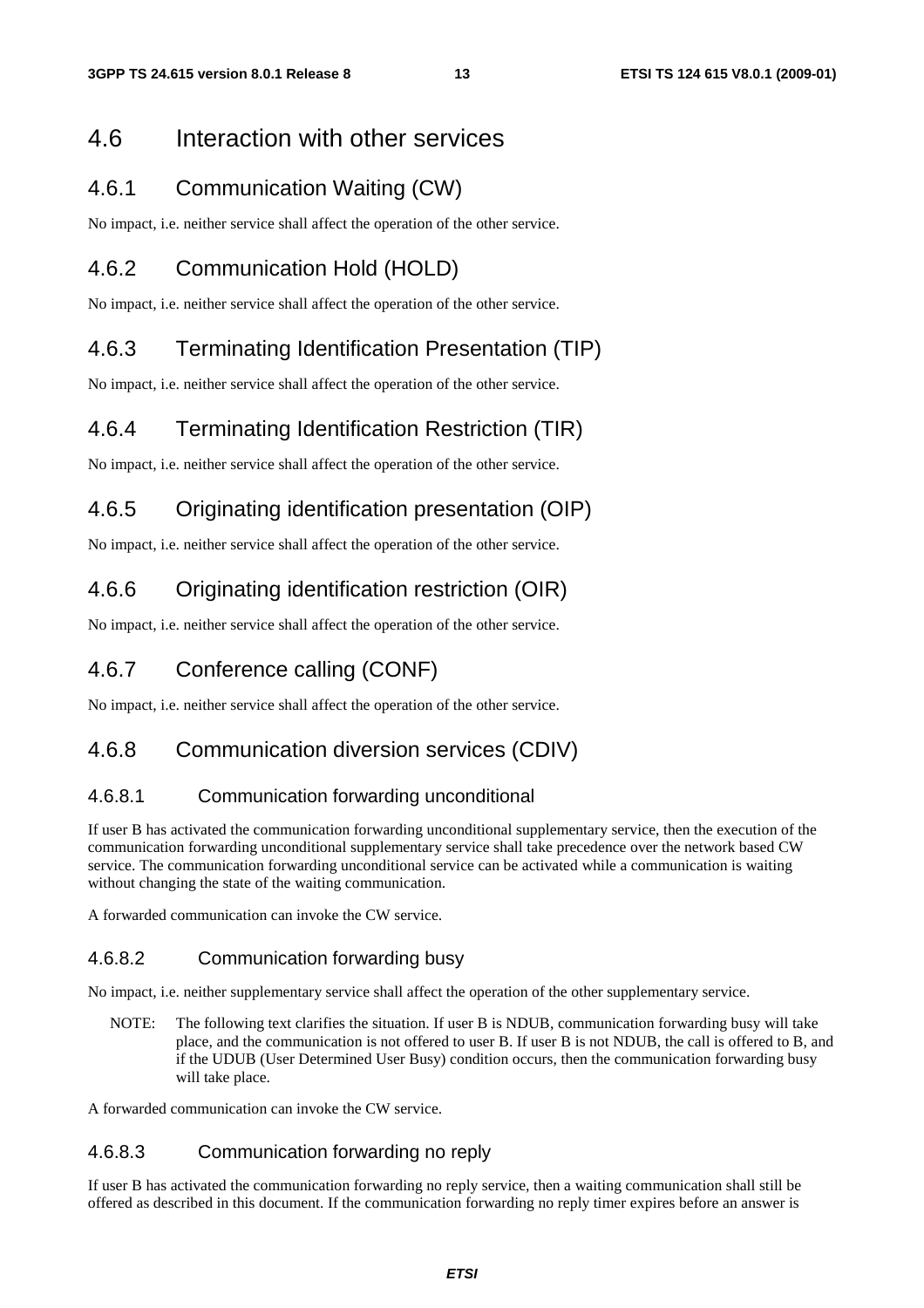received then the communication forwarding no reply service is invoked and the communication is forwarded and communication waiting ceases.

A forwarded communication can invoke the CW service.

#### 4.6.8.4 Communication forwarding on Not Logged-in

No impact, i.e. neither supplementary service shall affect the operation of the other service.

A forwarded communication can invoke the CW service.

#### 4.6.8.5 Communication deflection

When receiving the communication waiting indication, user B can invoke the communication deflection service.

A deflected communication can invoke the CW service.

### 4.6.9 Advice of charge (AOC)

No impact, i.e. neither service shall affect the operation of the other service.

### 4.6.10 Completion of calls to busy subscriber (CCBS) Completion of Communications by No Reply (CCNR)

No impact, i.e. neither service shall affect the operation of the other service.

#### 4.6.11 Malicious communication identification (MCID)

No impact, i.e. neither service shall affect the operation of the other service.

### 4.6.12 Anonymous Communication Rejection and Communication Barring (ACR/CB)

No impact, i.e. neither service shall affect the operation of the other service.

### 4.6.13 Explicit Communication Transfer (ECT)

No impact, i.e. neither service shall affect the operation of the other service.

### 4.6.14 Message Waiting Indication (MWI)

No impact, i.e. neither service shall affect the operation of the other service.

### 4.6.15 Flexible Alerting (FA)

No impact, i.e. neither service shall affect the operation of the other service.

### 4.6.16 Customized Alerting Tones (CAT)

No impact, i.e. neither service shall affect the operation of the other service.

### 4.7 Parameter values (timers)

The use of  $T_{AS-CW}$  timer is a network option. When used, the value of  $T_{AS-CW}$  timer shall be set by the network operator as a default value subject to change only by the network operator.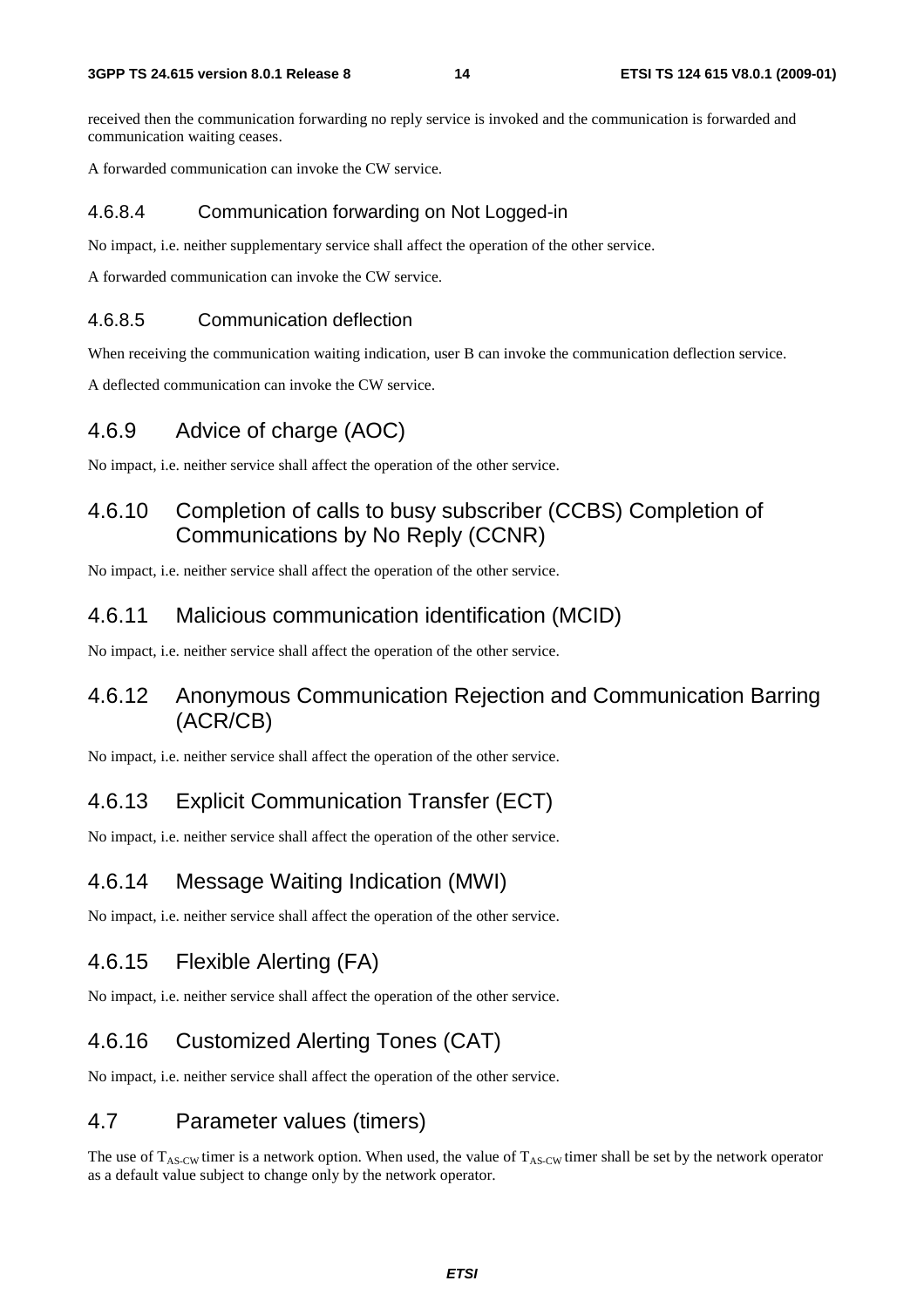# 4.8 Service Configuration

#### 4.8.1 General

Call waiting documents are sub-trees of the simservs XML document specified in 3GPP TS 24.623 [7]. As such, Call waiting documents use the XCAP application usage in 3GPP TS 24.623 [7].

Data semantics: The semantics of the call waiting XML configuration document is specified in subclause 4.8.1.

XML schema: Implementations in compliance with this specification shall implement the XML schema that minimally includes the XML Schema defined in subclause 4.8.2 and the *simservs* XML schema specified in subclause 6.3 of 3GPP TS 24.623 [7].

An instance of a call waiting document is shown:

```
<?xml version="1.0" encoding="UTF-8"?> 
<simservs xmlns="http://uri.etsi.org/ngn/params/xml/simservs/xcap" 
xmlns:xsi="http://www.w3.org/2001/XMLSchema-instance"> 
    <call-waiting active="true"/> 
</simservs>
```
### 4.8.2 Data Semantics

The CW service can be activated/deactivated using the active attribute of the <call-waiting> service element.

### 4.8.3 XML Schema

```
<?xml version="1.0" encoding="UTF-8"?> 
<xs:schema xmlns:ss="http://uri.etsi.org/ngn/params/xml/simservs/xcap" 
xmlns:xs="http://www.w3.org/2001/XMLSchema" 
targetNamespace="http://uri.etsi.org/ngn/params/xml/simservs/xcap" elementFormDefault="qualified" 
attributeFormDefault="unqualified"> 
    <xs:element name="call-waiting" type="ss:simservType" substitutionGroup="ss:absService"> 
        <xs:annotation> 
            <xs:documentation>Call waiting 
             </xs:documentation> 
        </xs:annotation> 
    </xs:element> 
</xs:schema>
```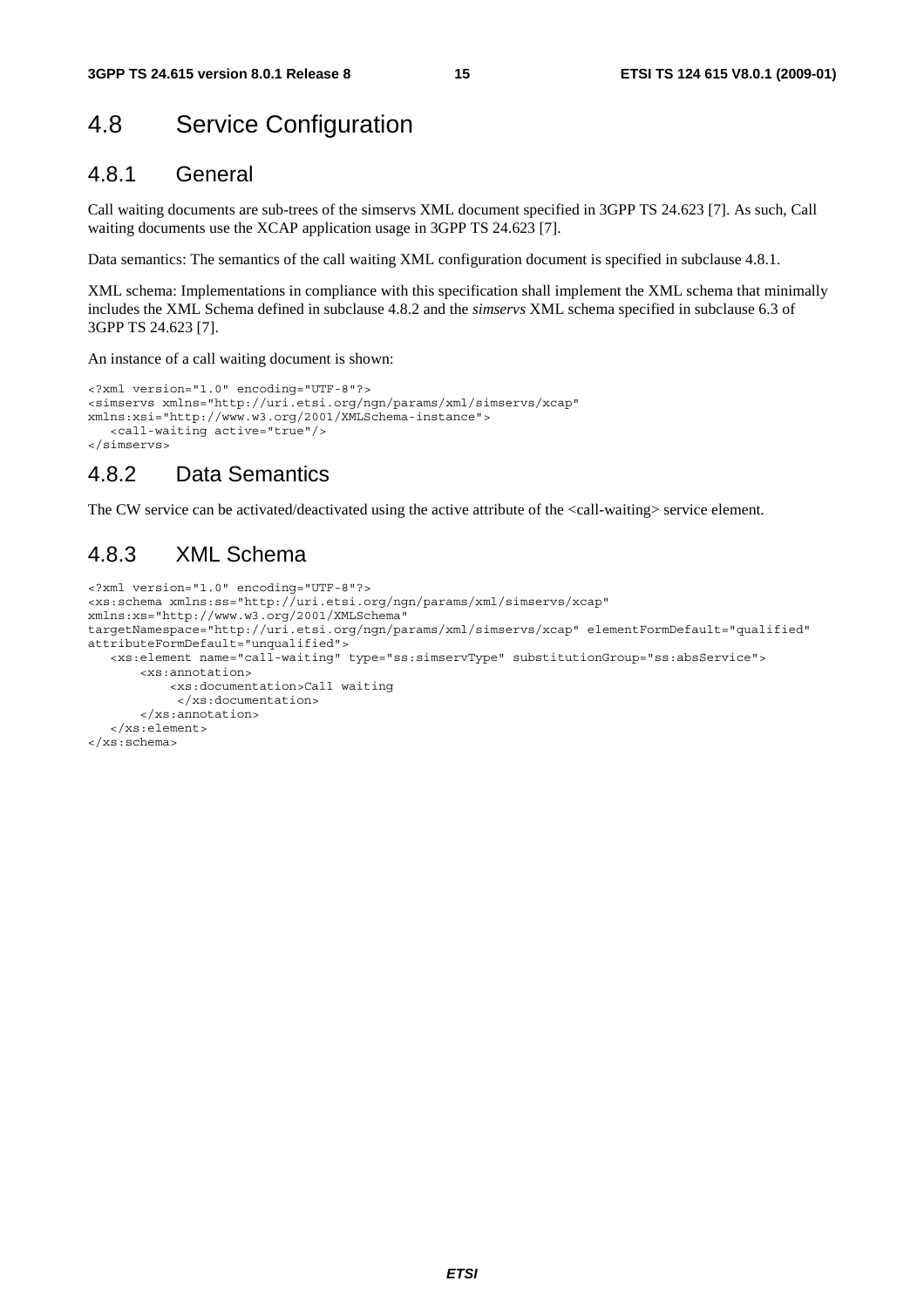# Annex A (informative): Signalling flows

# A.1 Network based CW flows



**Figure A.1.1: CW signalling flow using an AS**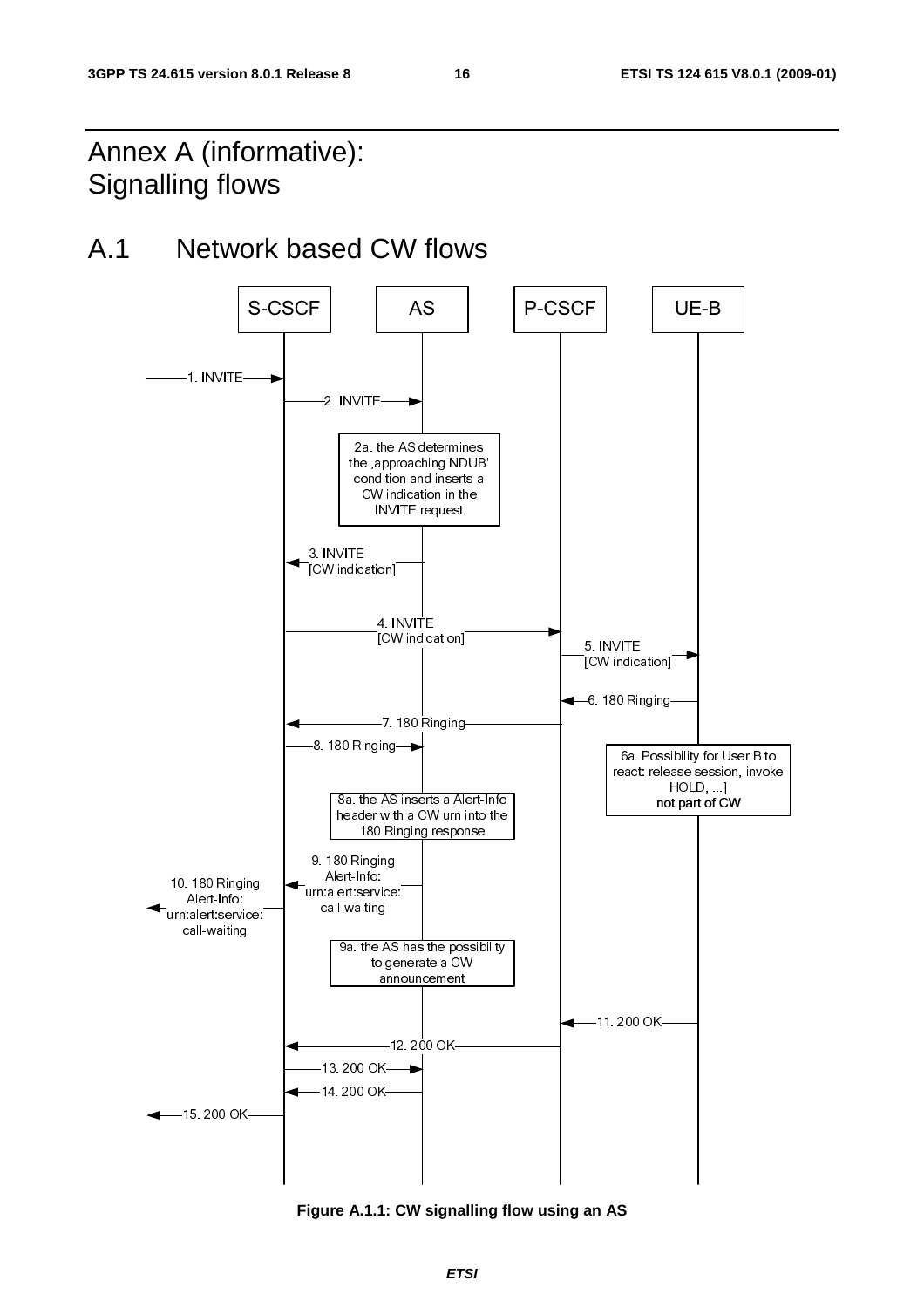Figure A.1.1 shows a basic signalling flow for Communication Waiting.

#### **Call flows**

- 1 to 2 The communication is initiated by UE-A by sending an INVITE request. The Request URI will include the URI of UE-B. After IFC evaluation in the S-CSCF the INVITE request is routed to the CW AS.
- 2a. The AS detects the CW condition and inserts a 3GPP IM CN Subsystem XML body into the INVITE request per procedures in subclause 4.5.5.2, see Table A.1-1.

#### **Table A.1-1: SIP INVITE request (CW AS to S-CSCF)**

```
INVITE tel:+1-212-555-2222 SIP/2.0 
Via: SIP/2.0/UDP [5555::aaa:bbb:ccc:ddd]:1357;comp=sigcomp;branch=z9hG4bKnashds7 
Max-Forwards: 70 
Route: sip:pcscf1.home1.net:7531;lr;comp=sigcomp>, <sip:orig@scscf1.home1.net;lr> 
Privacy: none 
From: <sip:user1_public1@home1.net>; tag=171828 
To: <tel:+1-212-555-2222> 
Call-ID: cb03a0s09a2sdfglkj490333 
Cseq: 127 INVITE 
Supported: 100rel; precondition, gruu, 199 
Require: sec-agree; replaces 
Replaces: me03a0s09a2sdfgjkl491777; to-tag=774321; from-tag=64727891 
Proxy-Require: sec-agree 
Security-Verify: ipsec-3gpp; q=0.1; alg=hmac-sha-1-96; spi=87654321; port1=7531 
Accept-Contact: *;+g.3gpp.icsi-ref="urn%3Aurn-xxx%3gpp-service.ims.icsi.mmtel" 
P-Asserted-Service: urn:urn-xxx:3gpp-service.ims.icsi.mmtel 
Contact: <sip:cw.home1.net>;+g.3gpp.icsi-ref="urn%3Aurn-xxx%3gpp-service.ims.icsi.mmtel" 
Allow: INVITE, ACK, CANCEL, BYE, PRACK, UPDATE 
Accept: application/sdp,application/3gpp-ims+xml 
Content-Type: multipart/mixed;boundary="boundary1" 
Content-Length: (…) 
--boundary1 
Content-Type: application/sdp 
v=0o=- 2987933615 2987933615 IN IP6 5555::aaa:bbb:ccc:ddd 
s=-c=IN IP6 5555::aaa:bbb:ccc:ddd 
t=0 0
m=audio 3456 RTP/AVP 97 96 
a=tcap:1 RTP/AVPF 
a = pcfg:1 t=1h=AS:25.4a=curr:qos local sendrecv 
a=curr:qos remote none 
a=des:qos mandatory local sendrecv 
a=des:qos none remote sendrecv 
a=inactive 
a=rtpmap:97 AMR 
a=fmtp:97 mode-set=0,2,5,7; mode-change-period=2 
a=rtpmap:96 telephone-event 
a=maxptime:20 
--boundary1 
Content-Type: application/3gpp-ims+xml 
Content_Disposition: 3gpp-alternative-service 
<3gpp-ims version="1"> 
  <alternative-service> 
     <type/> 
     <reason/> 
     <action> 
       <call-waiting-indication/> 
     </action> 
   </alternative-service> 
</3gpp-ims> 
--boundary1--
```
<sup>3. – 4.</sup> The INVITE request is routed to UE-B.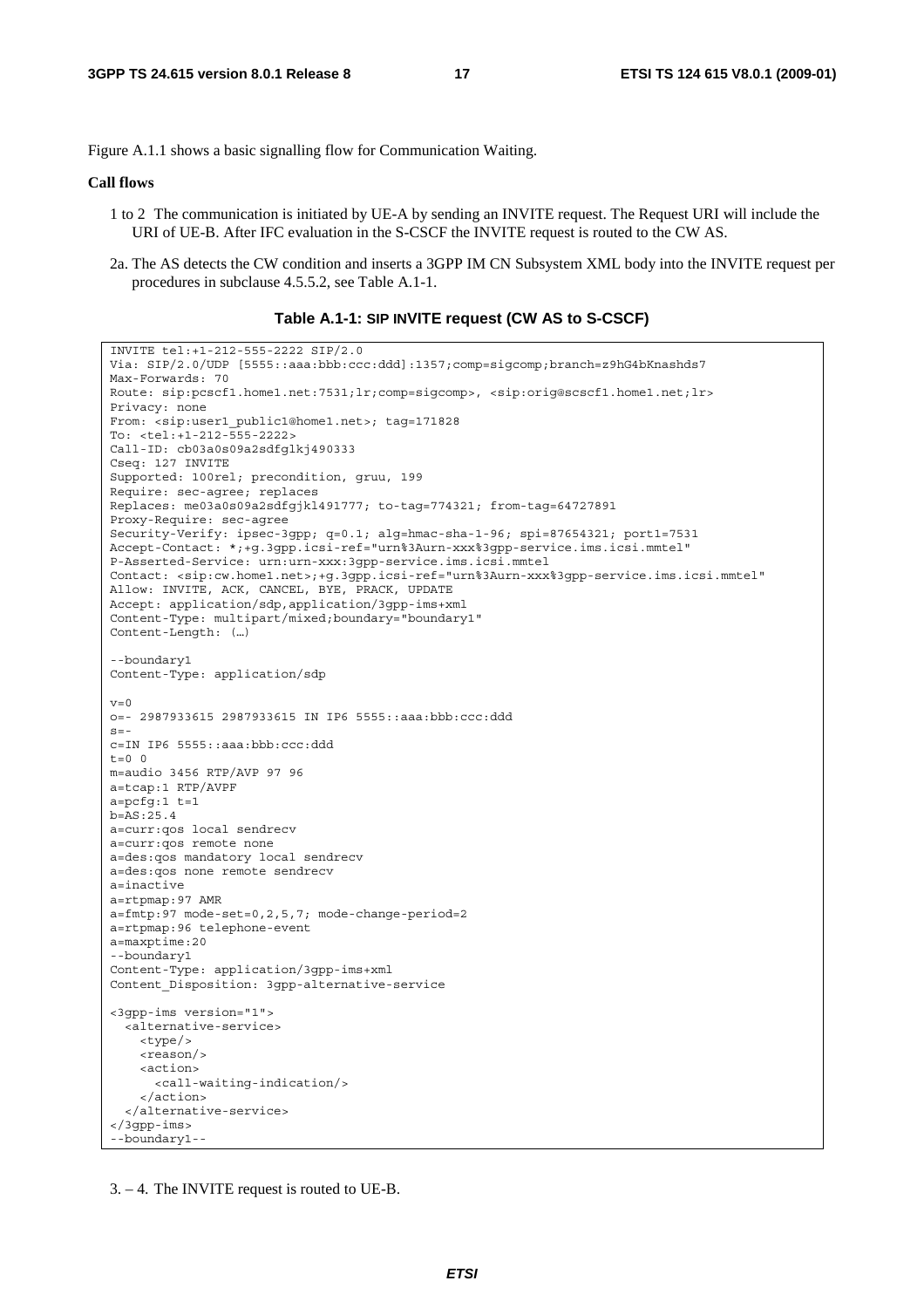- 5. UE-B recognizes the 3GPP IM CN Subsystem XML body per procedures in subclause 4.5.5.3.
- 6. UE-B sends back a 180 (Ringing) response.
- [6a. out of scope: user B uses the HOLD service or releases a session in order to free resources]
- 7. 8. The 180 (Ringing) response is routed back to the AS.
- 8a. The AS optionally inserts a Alert-Info with a 'CW' urn into the 180 (Ringing) response.

#### **Table A.1-2: 180 (Ringing) response (CW AS to S-CSCF)**

```
SIP/2.0 180 Ringing 
Via: SIP/2.0/UDP pcscf1.visited1.net;branch=z9hG4bk120f34.1 
Via: SIP/2.0/UDP 1.2.3.4:1357;branch=z9hG4bKnashds7 
From: <sip:user1_public1@home1.net>;tag=31415 
To: <tel:+1-212-555-2222>;tag=24615 
Contact: <sip:cw.home1.net>;+g.3gpp.icsi-ref="urn%3Aurn-xxx%3gpp-service.ims.icsi.mmtel" 
Call-ID: b89rjhnedlrfjflslj40a222 
CSeq: 61 INVITE 
Alert-Info:urn:service:call-waiting 
Content-Length: 0
```
9. – 10. The 180 (Ringing) response is routed back to the communication origin.

- [9a. The AS may initiate an announcement to the calling user that the communication is a waiting communication, in accordance with 3GPP TS 24.628 [4].]
- 11. 15. UE-B sends back a 200 (OK) response to the communication origin.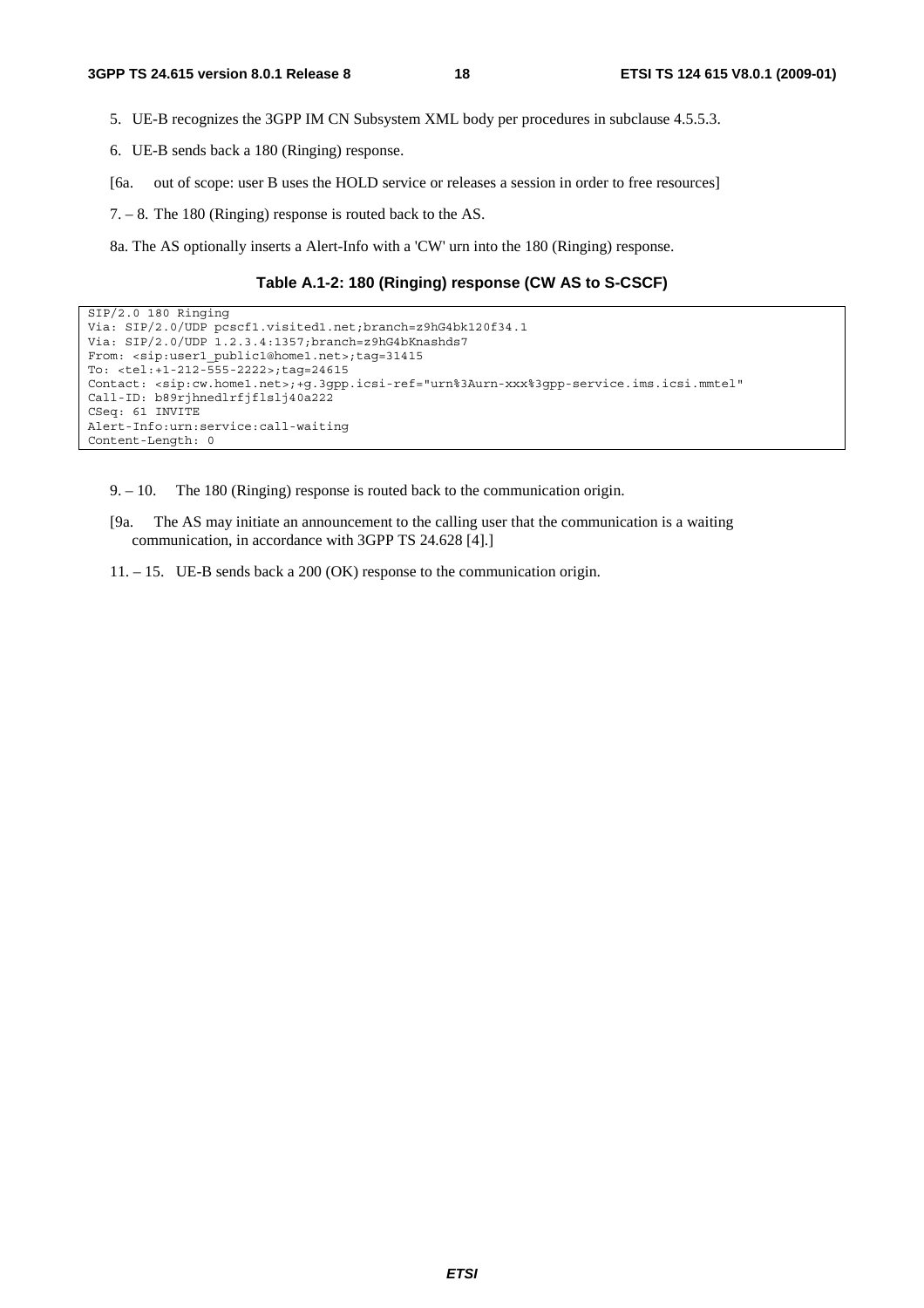# A.2 Terminal based CW flows

# A.2.1 Successful communication establishment

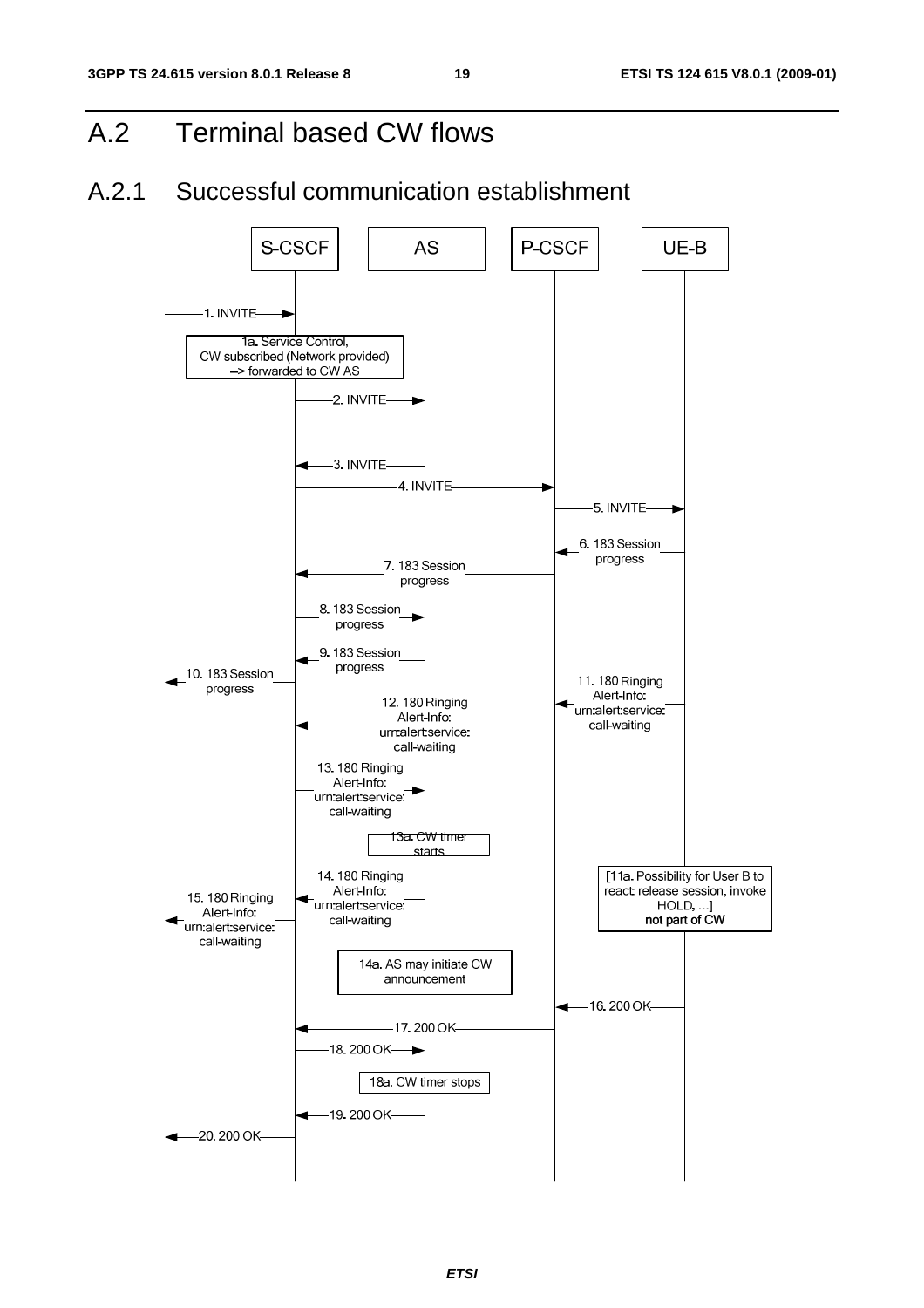#### **Figure A.2.1: Communication Waiting signalling flow at the terminating side, successful communication establishment**

Explanation Figure A.2.1:

NOTE: only the most relevant messages are shown.

1. – 5. A communication invitation arrives at UE-B.

1a. Evaluation of initial filter criteria (CW is subscribed  $\rightarrow$  forwarding to CW AS).

6. – 10. UE-B sends back a provisional response to the communication origin.

11. – 15. UE-B sends back a 180 (Ringing) response. UE-B optionally inserts a Alert-Info with a "service:call-waiting" urn into the 180 (Ringing) response, see Table A.2-1.

#### **Table A.2-1: 180 (Ringing) response (UE-B to P-CSCF)**

```
SIP/2.0 180 Ringing 
Via: SIP/2.0/UDP pcscf1.visited1.net;branch=z9hG4bk120f34.1 
Via: SIP/2.0/UDP 1.2.3.4:1357;branch=z9hG4bKnashds7 
From: <sip:user1 public1@home1.net>;tag=31415
To: <tel:+1-212-555-2222>;tag=24615 
Contact: <sip:user2_public1@home2.net;gr=urn:uuid:2ad8950e-48a5-4a74-8d99-ad76cc7fc74>;+g.3gpp.icsi-
ref="urn%3Aurn-xxx%3gpp-service.ims.icsi.mmtel" 
Call-ID: b89rjhnedlrfjflslj40a222 
CSeq: 61 INVITE 
Alert-Info:urn:service:call-waiting 
Content-Length: 0
```
[11a. out of scope: user B uses the HOLD service or releases a session in order to free resources]

13a. A CW timer is started. The value of the timer should be less than 3 min (timer C).

[14a. The AS may initiate an announcement to the calling user that the communication is a waiting communication, in accordance with ETSI TS 183 028 [8].]

16. – 20. UE-B sends a 200 OK to the communication origin with the SDP offer of UE-B.

18a. The CW timer stops.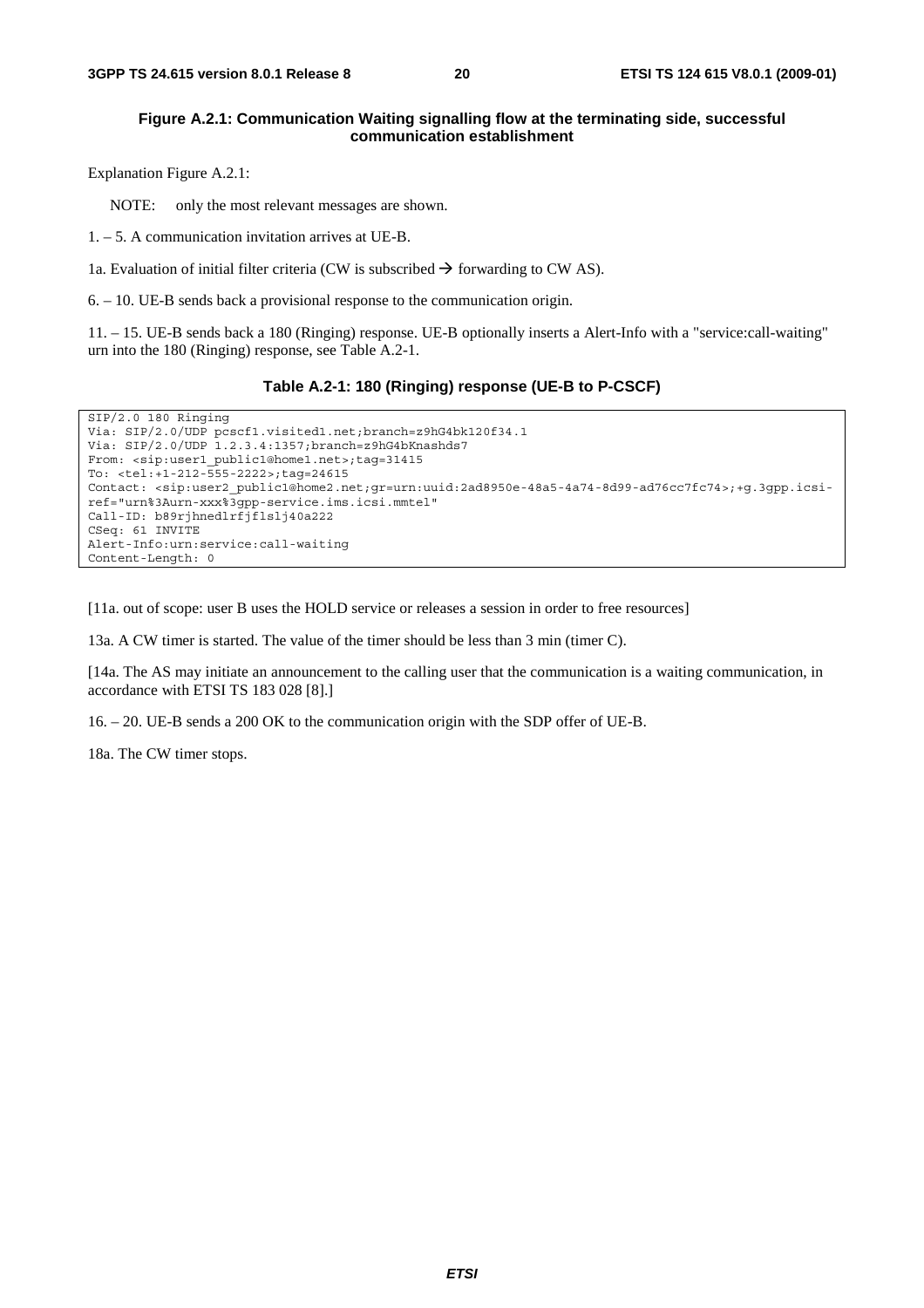### A.2.2 Timer expires



**Figure A.2.2: Communication Waiting signalling flow at the terminating side, CW timer expires** 

Explanation Figure A.2.2: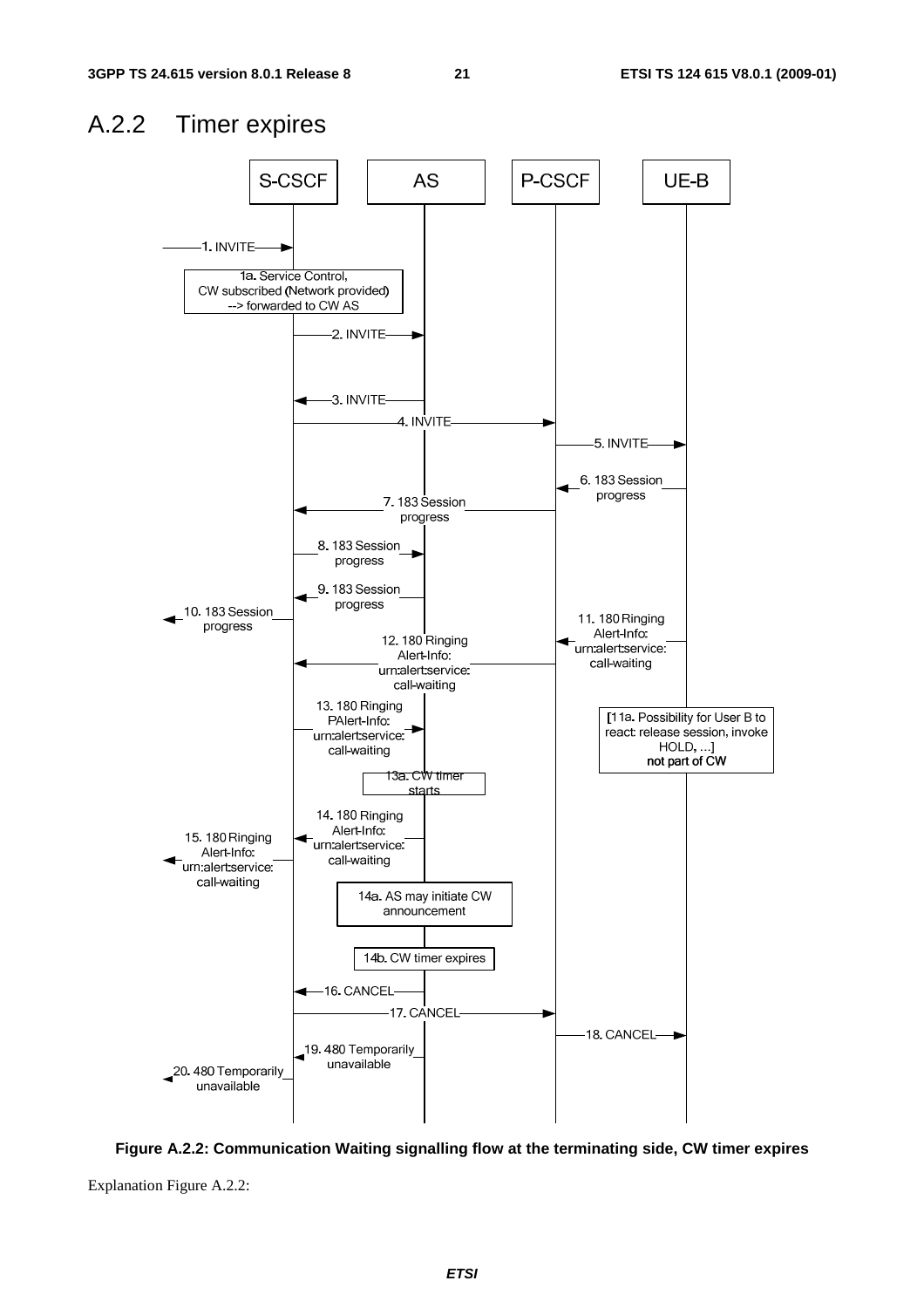NOTE: Only the most relevant messages are shown.

1. – 5. A communication invitation arrives at UE-B.

1a. Evaluation of initial filter criteria (CW is subscribed  $\rightarrow$  forwarding to CW AS).

6. – 10. UE-B sends back a provisional response to the communication origin.

11. – 15. UE-B sends back a 180 (Ringing) response. UE-B optionally inserts a Alert-Info with a "service:call-waiting" urn into the 180 (Ringing) response, see Table A.2-2.

#### **Table A.2-2: 180 (Ringing) response (UE-B to P-CSCF)**

```
SIP/2.0 180 Ringing 
Via: SIP/2.0/UDP pcscf1.visited1.net;branch=z9hG4bk120f34.1 
Via: SIP/2.0/UDP 1.2.3.4:1357;branch=z9hG4bKnashds7 
From: <sip:user1 public1@home1.net>;tag=31415
To: <tel:+1-212-555-2222>;tag=24615 
Contact: <sip:user2_public1@home2.net;gr=urn:uuid:2ad8950e-48a5-4a74-8d99-ad76cc7fc74>;+g.3gpp.icsi-
ref="urn%3Aurn-xxx%3gpp-service.ims.icsi.mmtel" 
Call-ID: b89rjhnedlrfjflslj40a222 
CSeq: 61 INVITE 
Alert-Info:urn:service:call-waiting 
Content-Length: 0
```
[11a. out of scope: user B uses the HOLD service or releases a session in order to free resources]

13a. A CW timer is started. The value of the timer should be less than 3 min (timer C).

[14a. The AS may initiate an announcement to the calling user that the communication is a waiting communication, in accordance with ETSI TS 183 028 [8].]

14b. The CW timer expires.

16. – 18. The CW AS sends a CANCEL request to to UE-B.

19. – 20. The CW AS sends a 480 (Temporarily unavailable) response to the communication origin.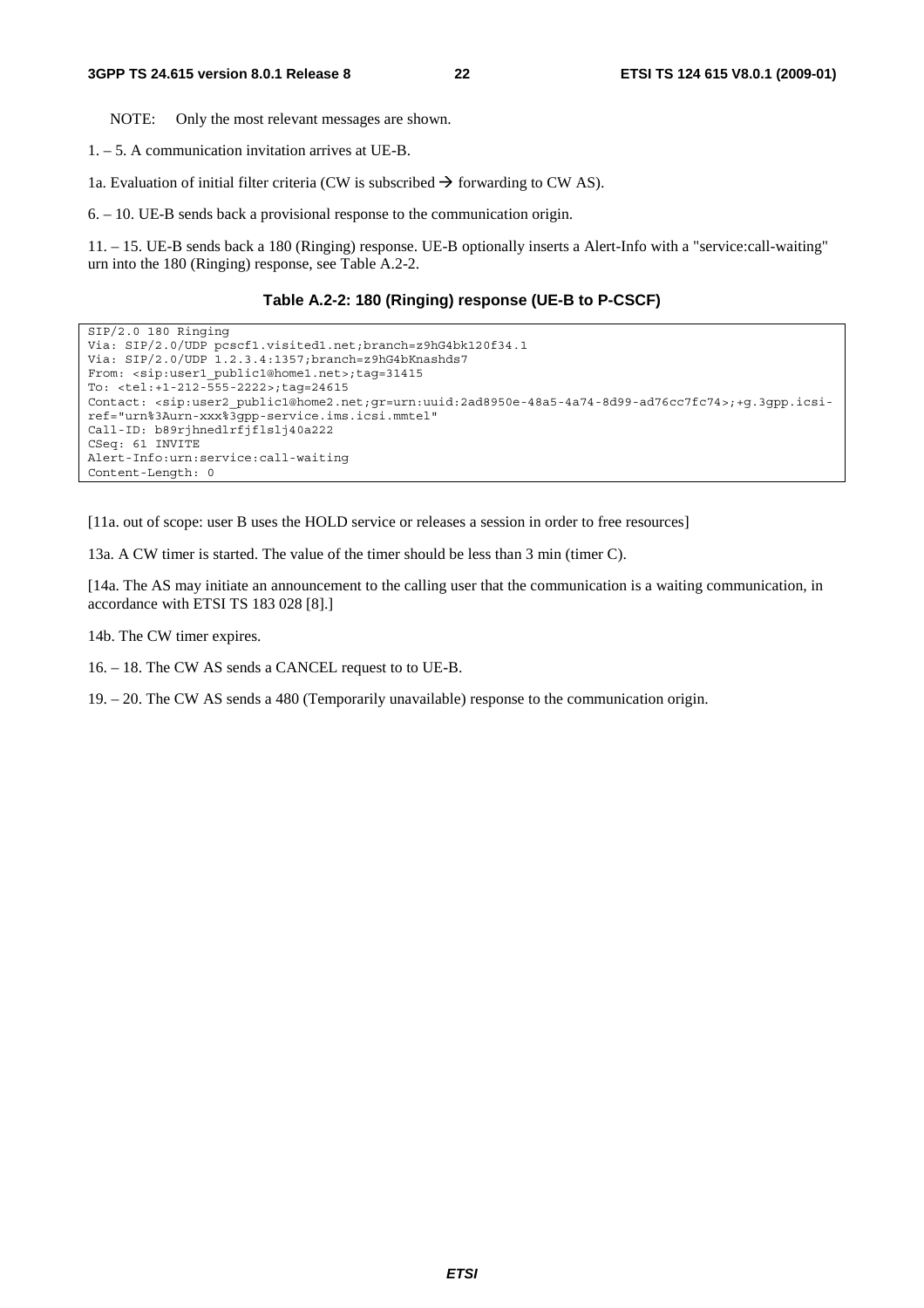# Annex B (informative): Example of Filter Criteria

This annex provides an example of a filter criterion that triggers SIP requests that are subject to initial filter criteria evaluation.

An example of an IFC when the CW service is active at the terminating S-CSCF is:

Method: INVITE.

Editor"s note: It"s needed to consider if further clarification is needed for Filter Criteria in cases where additional services based upon INVITE are also deployed.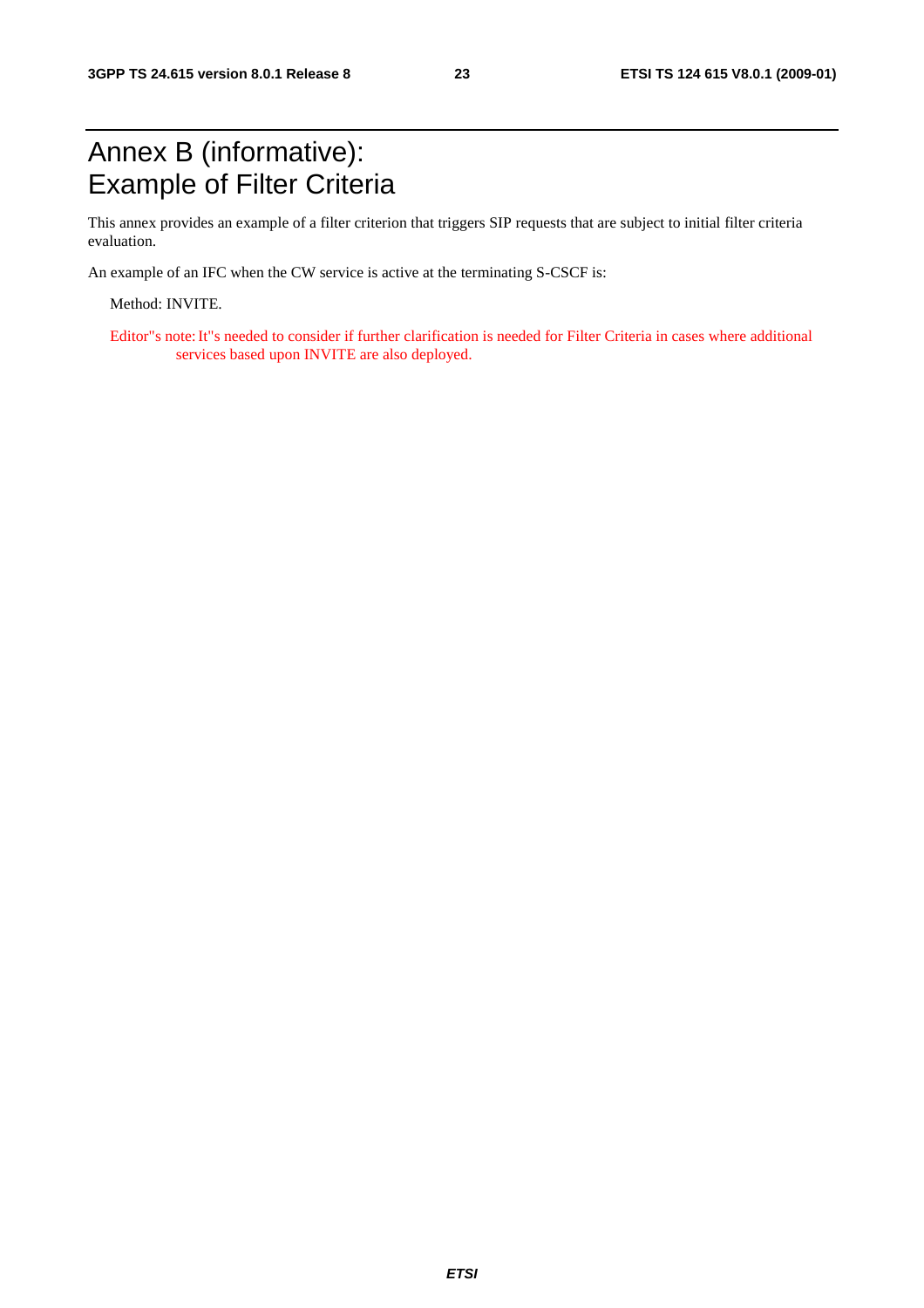# Annex C (informative): Change history

| <b>Change history</b> |       |                 |           |     |                                                   |       |            |
|-----------------------|-------|-----------------|-----------|-----|---------------------------------------------------|-------|------------|
| <b>Date</b>           | TSG#  | <b>TSG Doc.</b> | <b>CR</b> | Rev | Subject/Comment                                   | Old   | <b>New</b> |
| 19.02.2008            |       |                 | C1-080486 |     |                                                   |       | 0.0.0      |
| 19.02.2008            |       |                 | C1-080487 |     |                                                   | 0.0.0 | 0.1.0      |
| 19.02.2008            |       |                 | C1-080271 |     |                                                   | 0.0.0 | 0.1.0      |
| 19.02.2008            |       |                 | C1-080488 |     |                                                   | 0.0.0 | 0.1.0      |
| 19.02.2008            |       |                 | C1-080273 |     |                                                   | 0.0.0 | 0.1.0      |
| 19.02.2008            |       |                 | C1-080489 |     |                                                   | 0.0.0 | 0.1.0      |
| 19.02.2008            |       |                 | C1-080490 |     |                                                   | 0.0.0 | 0.1.0      |
| 19.02.2008            |       |                 | C1-080491 |     |                                                   | 0.0.0 | 0.1.0      |
|                       |       |                 |           |     | TS number added                                   | 0.1.0 | 0.1.1      |
| 17.04.2008            |       |                 | C1-081360 |     |                                                   | 0.1.1 | 0.2.0      |
| 15.5.2008             |       |                 | C1-081556 |     |                                                   | 0.2.0 | 0.3.0      |
| 15.5.2008             |       |                 | C1-081557 |     |                                                   | 0.2.0 | 0.3.0      |
| 15.5.2008             |       |                 | C1-081558 |     |                                                   | 0.2.0 | 0.3.0      |
| 15.5.2008             |       |                 | C1-081791 |     |                                                   | 0.2.0 | 0.3.0      |
| 15.5.2008             |       |                 | C1-082015 |     |                                                   | 0.2.0 | 0.3.0      |
| 03.07.2008            |       |                 | C1-082307 |     |                                                   | 0.3.0 | 0.4.0      |
| 03.07.2008            |       |                 | C1-082780 |     |                                                   | 0.3.0 | 0.4.0      |
| 05.08.2008            |       |                 |           |     | Stylesheet fixed                                  | 0.4.0 | 0.4.1      |
| 22.08.2008            |       |                 | C1-082950 |     |                                                   | 0.4.1 | 0.5.0      |
| 22.08.2008            |       |                 | C1-083228 |     |                                                   | 0.4.1 | 0.5.0      |
| 22.08.2008            |       |                 | C1-083414 |     |                                                   | 0.4.1 | 0.5.0      |
| 25.08.2008            |       |                 |           |     | <b>MCC fix ToC</b>                                | 0.5.0 | 0.5.1      |
| 03.09.2008            |       |                 |           |     | Creation of version 1.0.0 for presentation to CT- | 0.5.1 | 1.0.0      |
|                       |       |                 |           |     | 41 for information.                               |       |            |
| 15.10.2008            |       |                 | C1-084090 |     |                                                   | 1.0.0 | 1.1.0      |
| 15.10.2008            |       |                 | C1-084243 |     |                                                   | 1.0.0 | 1.1.0      |
| 15.10.2008            |       |                 | C1-084244 |     |                                                   | 1.0.0 | 1.1.0      |
| 15.10.2008            |       |                 | C1-084245 |     |                                                   | 1.0.0 | 1.1.0      |
| 15.10.2008            |       |                 | C1-084246 |     |                                                   | 1.0.0 | 1.1.0      |
| 15.10.2008            |       |                 | C1-084247 |     |                                                   | 1.0.0 | 1.1.0      |
| 15.10.2008            |       |                 | C1-084248 |     |                                                   | 1.0.0 | 1.1.0      |
| 19.11.2008            |       |                 | C1-085020 |     | <b>Editorial corrections</b>                      | 1.1.0 | 1.2.0      |
| 19.11.2008            |       |                 | C1-085080 |     | Correction of signalling flow                     | 1.1.0 | 1.2.0      |
| 19.11.2008            |       |                 | C1-084737 |     | Pseudo-CR on minor 24.615 cleanup                 | 1.1.0 | 1.2.0      |
| 19.11.2008            |       |                 | C1-085268 |     | Fixed the flows                                   | 1.1.0 | 1.2.0      |
| 19.11.2008            |       |                 | C1-085440 |     | Alignment with 29.292                             | 1.1.0 | 1.2.0      |
| 19.11.2008            |       |                 | C1-085476 |     | Interaction between SIP and Ut based service      | 1.1.0 | 1.2.0      |
|                       |       |                 |           |     | configuration                                     |       |            |
| 26.11.2008            |       |                 |           |     | Creation of version 2.0.0 for presentation to CT- | 1.2.0 | 2.0.0      |
|                       |       |                 |           |     | 42 for approval                                   |       |            |
| 08-12-2008            | CT#42 |                 |           |     | Creation of version 8.0.0 after approval in CT-42 | 2.0.0 | 8.0.0      |
| 20-01-2009            |       |                 |           |     | Adds missing                                      | 8.0.0 | 8.0.1      |
|                       |       |                 |           |     | Foreword clause                                   |       |            |